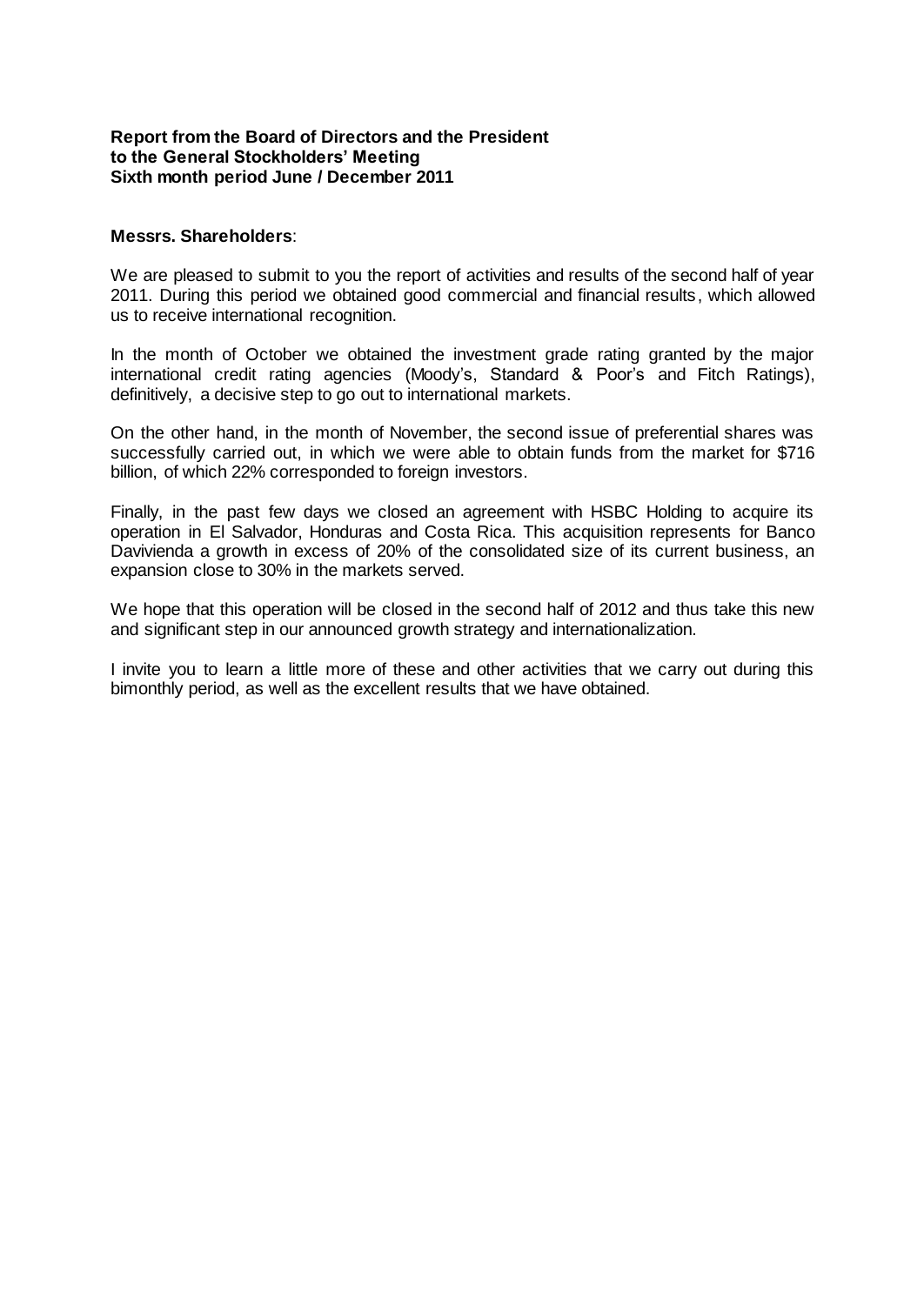#### **Board of Directors**

#### **Principals**

Carlos Guillermo Arango Uribe Javier Suárez Esparragoza Alvaro Peláez Arango Gabriel Humberto Zárate Sánchez Bernard Pasquier

#### **Alternates**

Alvaro Carvajal Bonnet David Peña Rey Federico Salazar Mejía Enrique Flórez Camacho Mark Alloway

# **Major Figures**

**4.0 million** Customers **\$35.2 trillion** of assets **559** offices in **176** municipalities **1.445** ATMs **10.783** employees **1.7 million** credit cards **2.9 million** debit cards

# **International ratings:**

**BBB-** Debt rating by Standard & Poor's (investment degree)

**BBB-** Debt rating by Fitch Ratings (investment degree)

**Baa3** Debt rating by Moody's (investment degree)

# **National ratings:**

**AAA** Debt rating by BRC **AAA** Debt rating by Value & Risk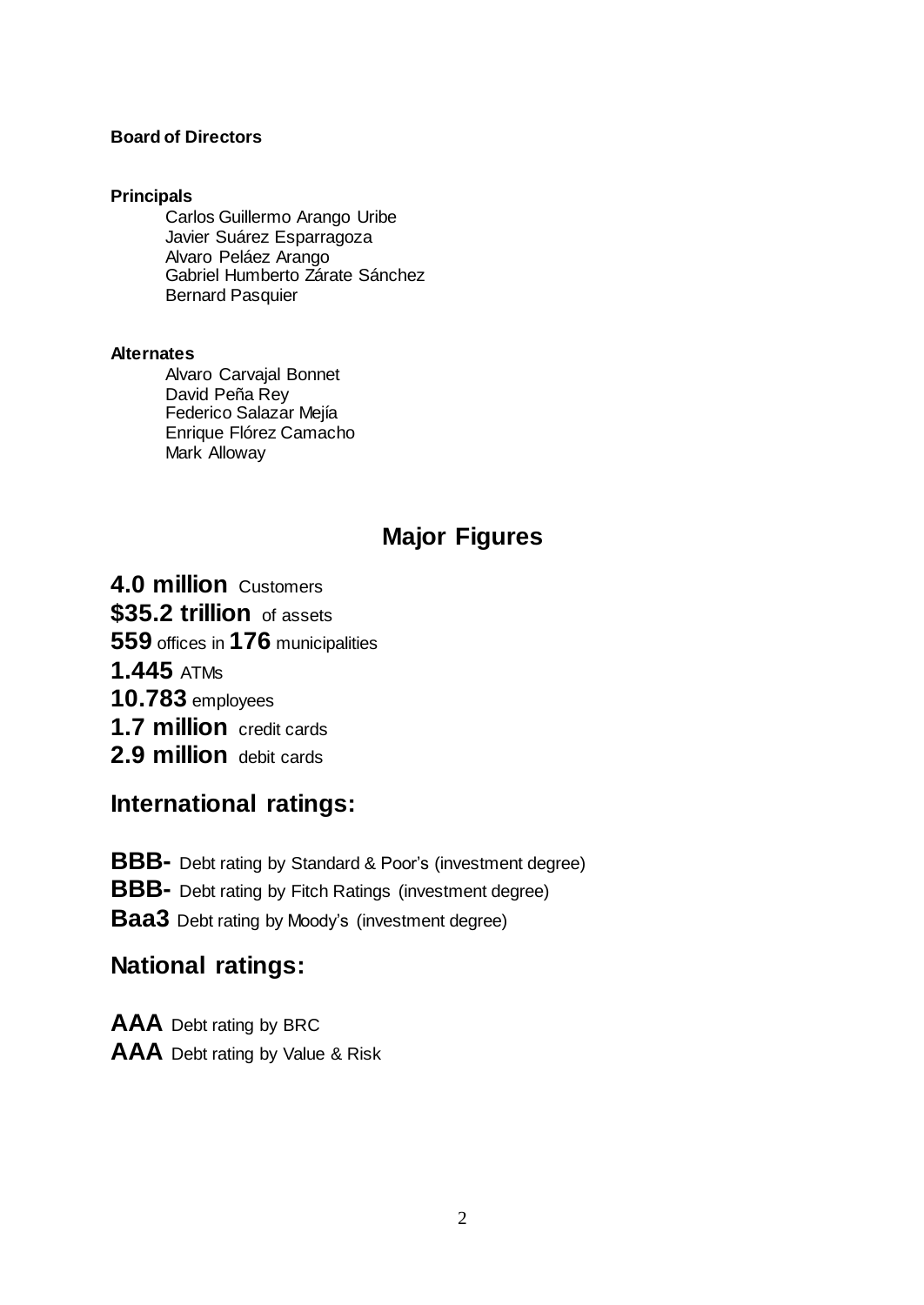# **Evolution of major figures**













**Corporate Loan Portfolio (\$ trillions)**

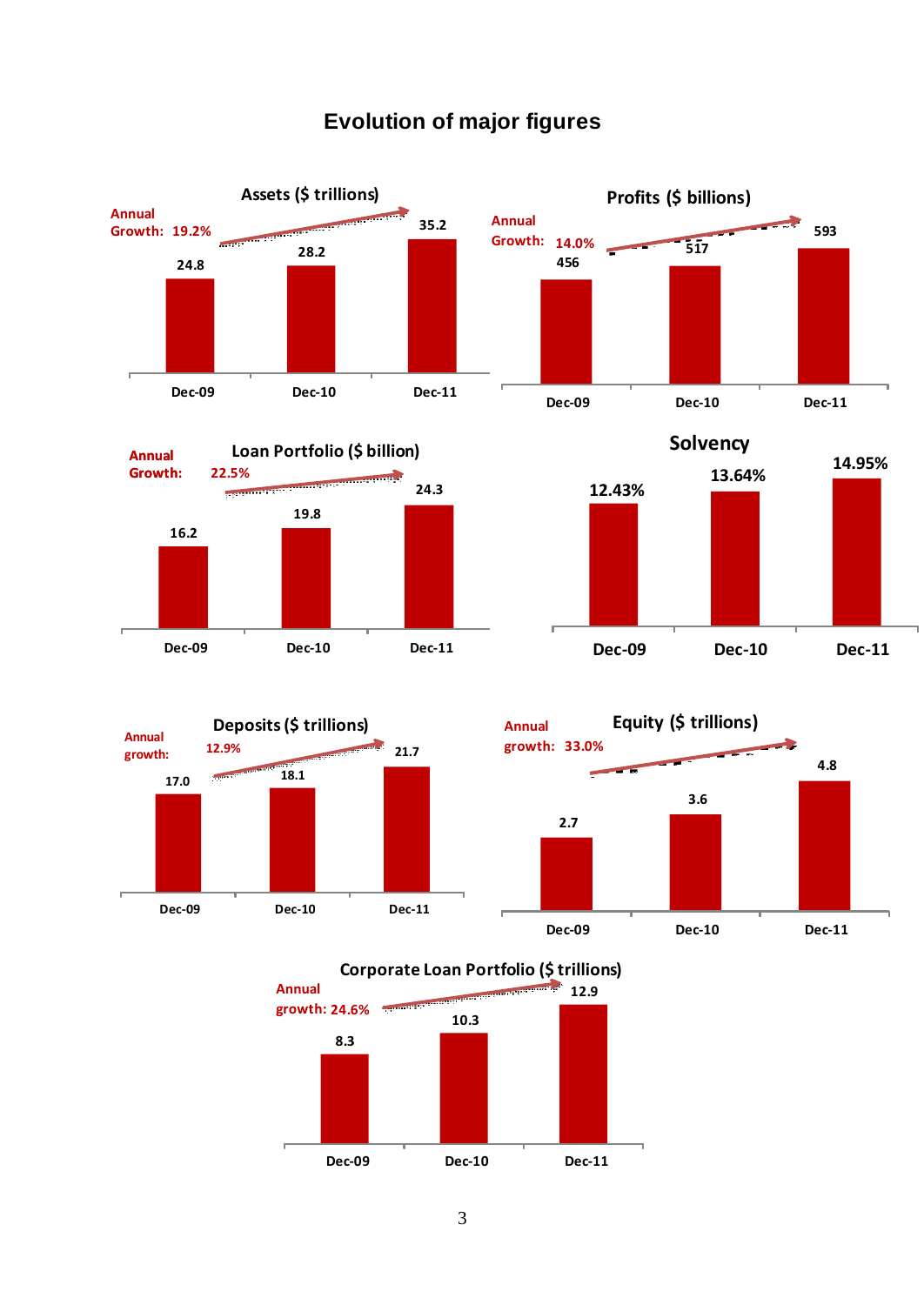# Table of contents

| $\mathbf{I}$ .  |  |
|-----------------|--|
| 1.              |  |
| 2.              |  |
| 3.              |  |
| 4.              |  |
| 5.              |  |
| 6.              |  |
| 7.              |  |
| 8.              |  |
| $\mathbf{II}$ . |  |
| 1.              |  |
| 2.              |  |
| 3.              |  |
| 4.              |  |
| 5.              |  |
| 6.              |  |
| 7.              |  |
| Ш.              |  |
| 1.              |  |
| 2.              |  |
| 3.              |  |
| 4.              |  |
| 5.              |  |
| 6.              |  |
| 7.              |  |
| 8.              |  |
| 9.              |  |
| 10.             |  |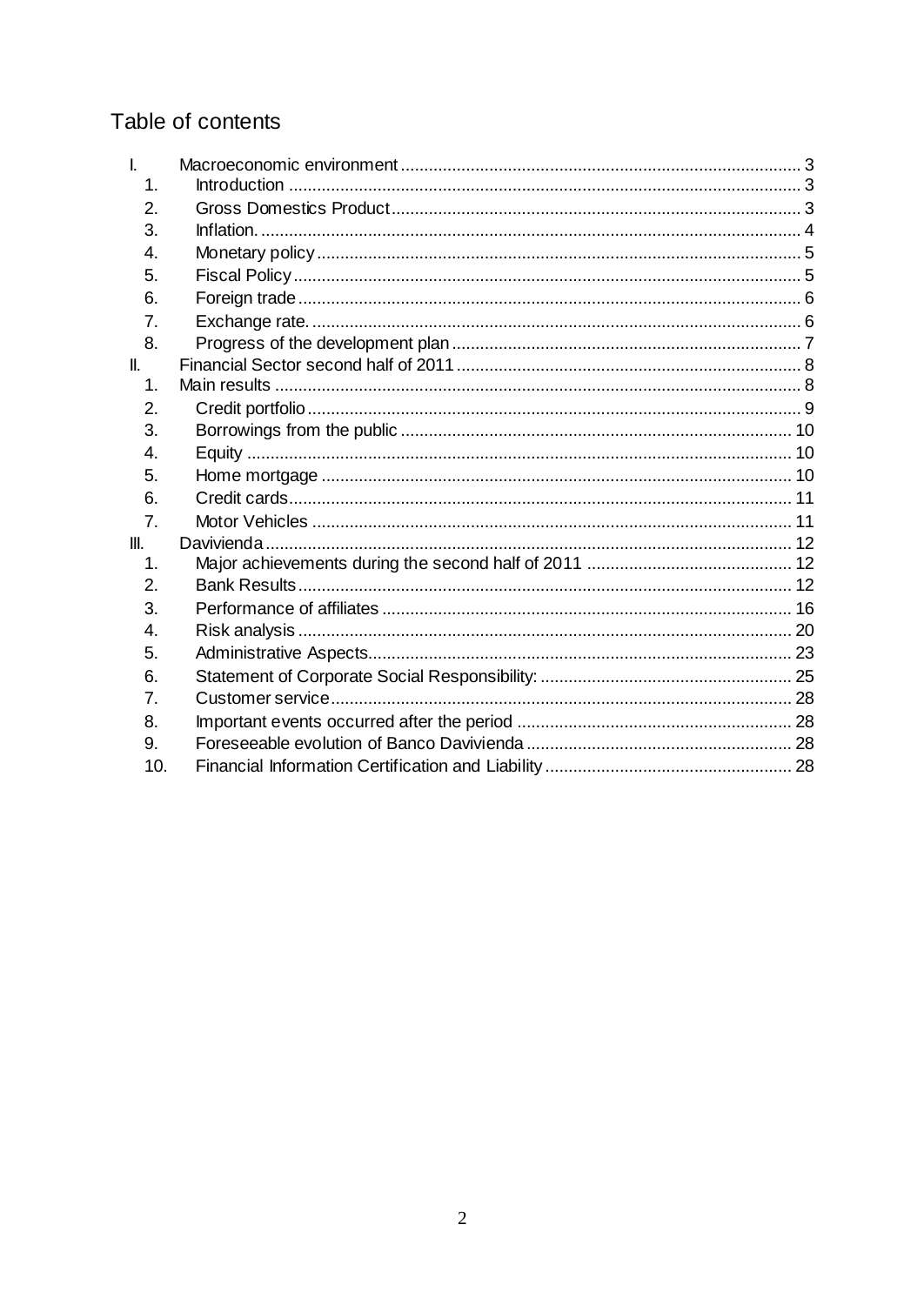#### <span id="page-4-0"></span>**I. Macroeconomic environment**

#### <span id="page-4-1"></span>1. **Introduction**

Notwithstanding the correction in interest rates by the Central Bank, the Colombian economy experienced in 2011 a growth in excess of that observed in 2010. Consumption by homes and investments, on the expense side, and mining were the components that generated the highest expansion. In the second half of the year the dynamism of the construction service was notorious.

Although the intensive rain regime propitiated significant increases in the prices of food, inflation ended in the goal range established by the Central Bank

The international environment was marked by the crisis of Europe's sovereign debt. The exposure of European banks to this debt generated the devaluation in the price of financial shares. The year was characterized by a strong volatility in the price of shares.

#### <span id="page-4-2"></span>2. **Gross Domestics Product**

The Colombian economy grew at an actual annual rate of 7.7% in the third quarter of 2011, one of the highest figures in the past ten years, this result positively surprised considering that in general the forecasts by various analysts were around 6.0%.

In the consolidated of the first three quarters the GDP grew at an actual annual rate of 5.8%. Although the growth of the fourth quarter is not available, and notwithstanding that some moderation is observed in the private demand for the fourth quarter, it is considered that with the dynamics of the civil works sector in the last quarter of the year, there could have been an expansion of the GDP in excess of 6% during 2011.



**Crecimiento del PIB colombiano (actual variation % in respect to the same quarter of previous year)Colombian GDP Growth**

In the year to date up to the third quarter 2011, economic activities that have stood out by their significant expansion were mining, taxes and transportation. The mining and quarrying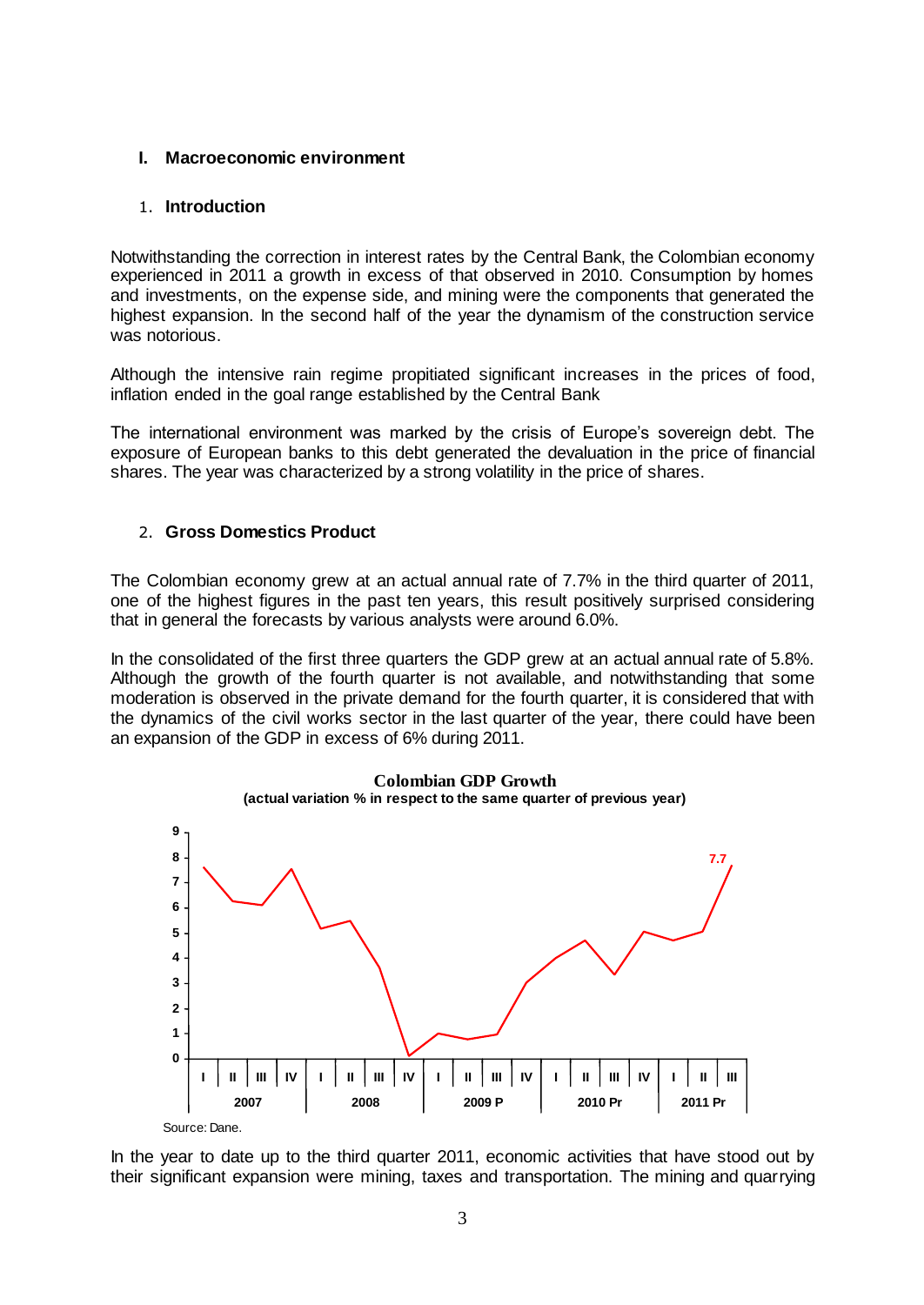grew an actual 12.6%, slightly higher than the result of the same period in 2010. In the case of taxes the acceleration of the growth was important passing from growing 5.3% in 2010 to 12.4% in 2011. The transportation sector, in turn, reached a growth of 7.2%, the highest figure in the last four years. On the other hand, community service activities, and those electric power, gas and water experienced the lowest growth, the former with 2.7% and the latter 1.2%.

The analysis of the components of aggregated demand indicate that home consumption remains in an important growth path, in the third quarter had an actual annual increase of 7.4% and in the year to date (September 2011) 5.7%. Gross capital formation increased 18.7% actual, annually in the third quarter of 2011, completing three consecutive quarters with a growth over 16%, thus the investment /GDP ratio was 24% for the consolidated of the first nine month of 2011. Government expense increased 3.2% in the third quarter of last year, the highest figure during 2011. External sector variables showed an expansion of 37.3% in exports and 18.8% in imports.



#### <span id="page-5-0"></span>3. **Inflation.**

The inflation of year 2011 closed at 3.73%, figure that although is within the goal range established by the Central Bank, does show a growth in respect to the inflation observed in 2010 which had reached 3.17%. Broken down by expense groups, annual food inflation reached 5.27% as compared to the non-food annual inflation that was 3.13%. The food group showed s strong acceleration during most of the year but moderated its growth as of the month of November.

In turn, the performance of the non-food prices shows a slight upward tendency as a result, mainly of the increase in international oil prices and the increase in the exchange rate during the last quarter of the year.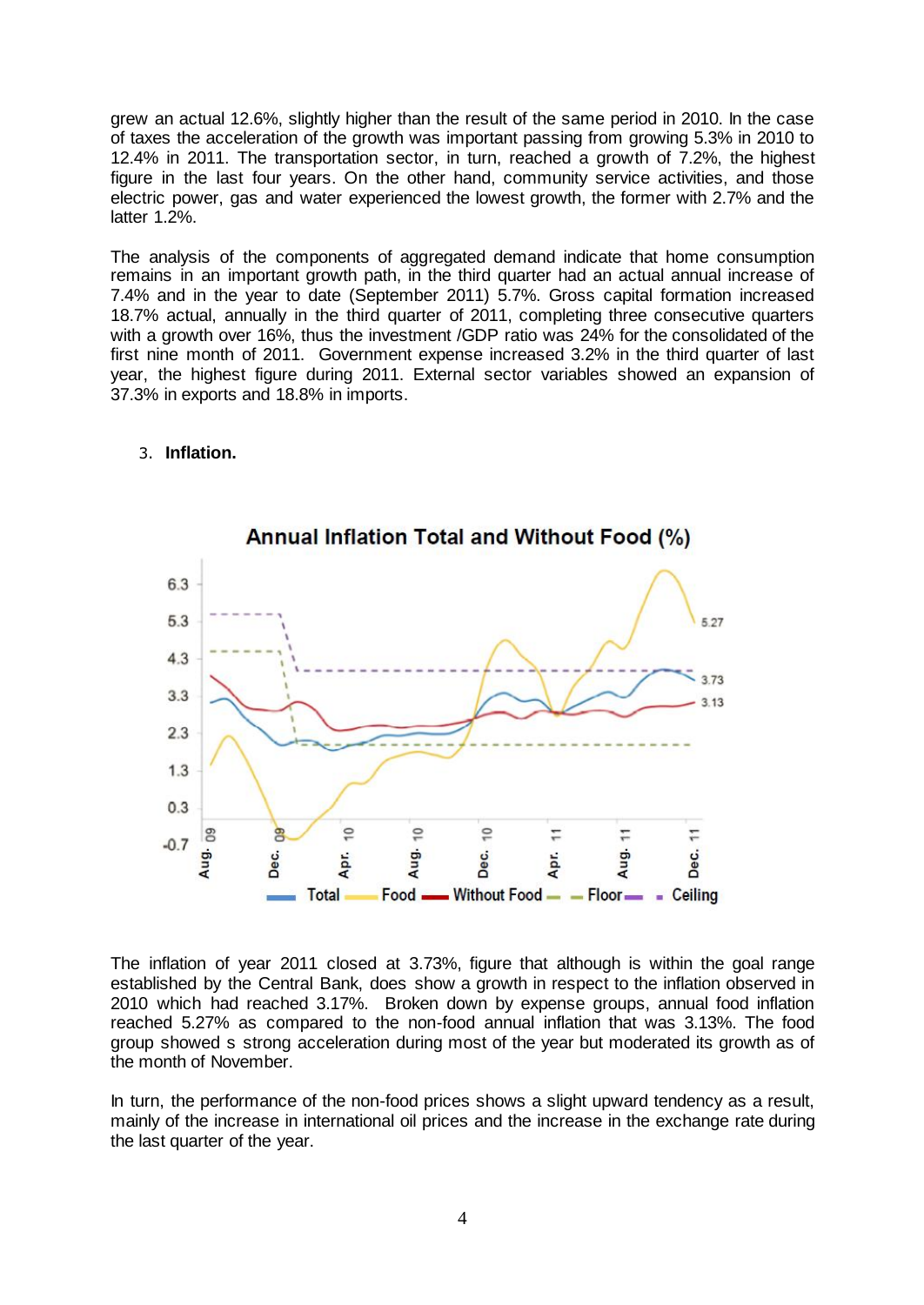The Labor Concurrence Commission reached an agreement towards the end of the year whereby the minimum salary increase was set at 5.8%.

#### <span id="page-6-0"></span>4. **Monetary policy**

During the year 2011 the Central Bank modified its political posture by eliminating the monetary incentives for economic growth. As of the month of February the intervention rate was increased by 0.25 percentage points per month. During the month of August, and as a result of the strong deterioration of the stock exchange and opinion indicators in developed countries, those increases were suspended and the rate only increased again in November in such a way that the year closed with a rate of 4.75% as compared to 3% that was observed at the beginning of the year.



The growth in intervention interest rate was reflected in the growth of the system's asset and liability rates. For example, the DTF (benchmark rate) increased 3.48% in January to 5.12% in December. In turn, consumer credit rate went from 16.8% in the first week of January to 18.6% in the second week of December.

#### <span id="page-6-1"></span>5. **Fiscal Policy**

Throughout the year 2011 several events took place that impacted the country's fiscal outlook. One of them was perhaps the one of greatest relevance in the international environment and for stock markets was the granting, in the first part of the year, of the investment grade to the sovereign debt issued by Colombia, by Standard & Poor's, Fitch Ratings y Moody's.

Additionally, the approval by Congress of the royalties reform projects was outstanding, as well as the fiscal sustainability and the fiscal rule, that permit the administration of President Santos to have a new institutional fiscal framework for the country.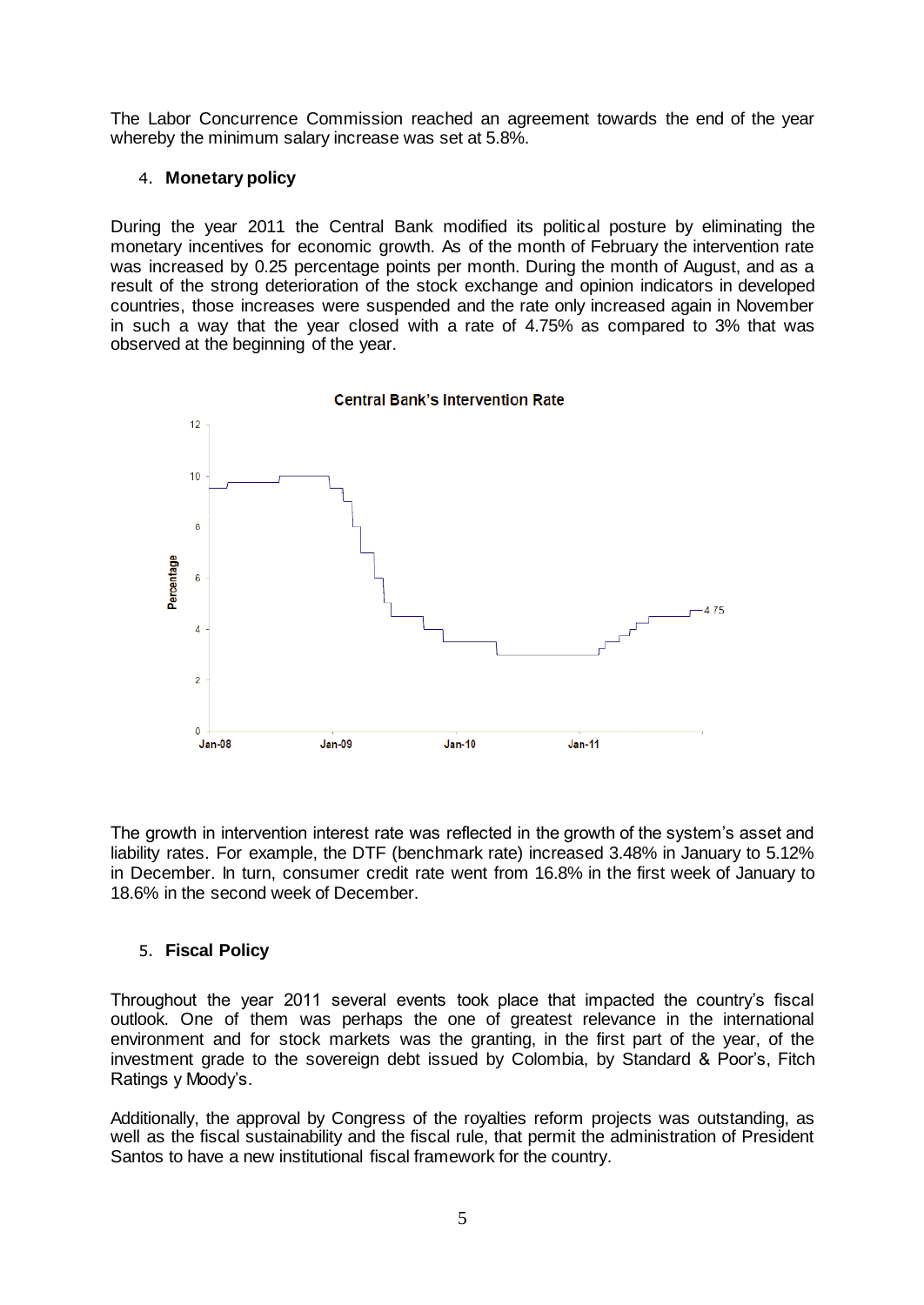As far as the income figures are concerned, tax revenues in excess of the figures expected has been observed as a result of the good behavior of the economy. Thanks to this, it is expected that the year 2011 will close with a deficit of -3.2% GDP for the Central National Government (CNG) and of -2.9% GDP for the Consolidated Public Sector (CPS), contemplating the resources intended to take care of the effect of the hard rains and the higher investment expense made by the government to promote the sectors called locomotors.



# <span id="page-7-0"></span>6. **Foreign trade**

Foreign trade activities showed a very positive result during year 2011. With figures at the closing of the month of October, Colombian exports were US\$46,297 million FOB, reaching an annual growth of 42.2%. Exports continue being promoted by sales of oil and its byproducts. Additionally, exports of nontraditional products have shown an important recovery that is reflected in a growth of 17% as compared to the same period of the previous year. Imports, in turn, reached US\$45,110 million CIF and show an annual growth of 37.1%. Their main growth motor has been external purchases of vehicles and their parts, which have experienced annual variations in excess of 60% in the first 10 months of the year 2011.

#### <span id="page-7-1"></span>7. **Exchange rate.**

During 2011 the exchange rate had a revaluation trend that permitted to bring down the average exchange rate from \$1,898.6 per US dollar in 2010 to \$1,846.9 in 2011. The peso revaluation persisted during a good part of year 2011 and was interrupted as of the month of September, as a result of the sovereign debt crisis in Europe which ended up affecting the financial system of that continent. The increase in the dollar quotation in the latest part of the year was associated to the strengthening of the dollar worldwide and to the depreciation of a good part of the currencies in the world. As of December  $31<sup>st</sup>$  of last year, the exchange rate was \$1,942.7.

The factors that contributed to the appreciation of the peso in most of 2011 were related to the price and volume increases in traditional exports (mainly oil and coal), the entry of capital investments (both direct and portfolio) and the obtaining of the investment grade for the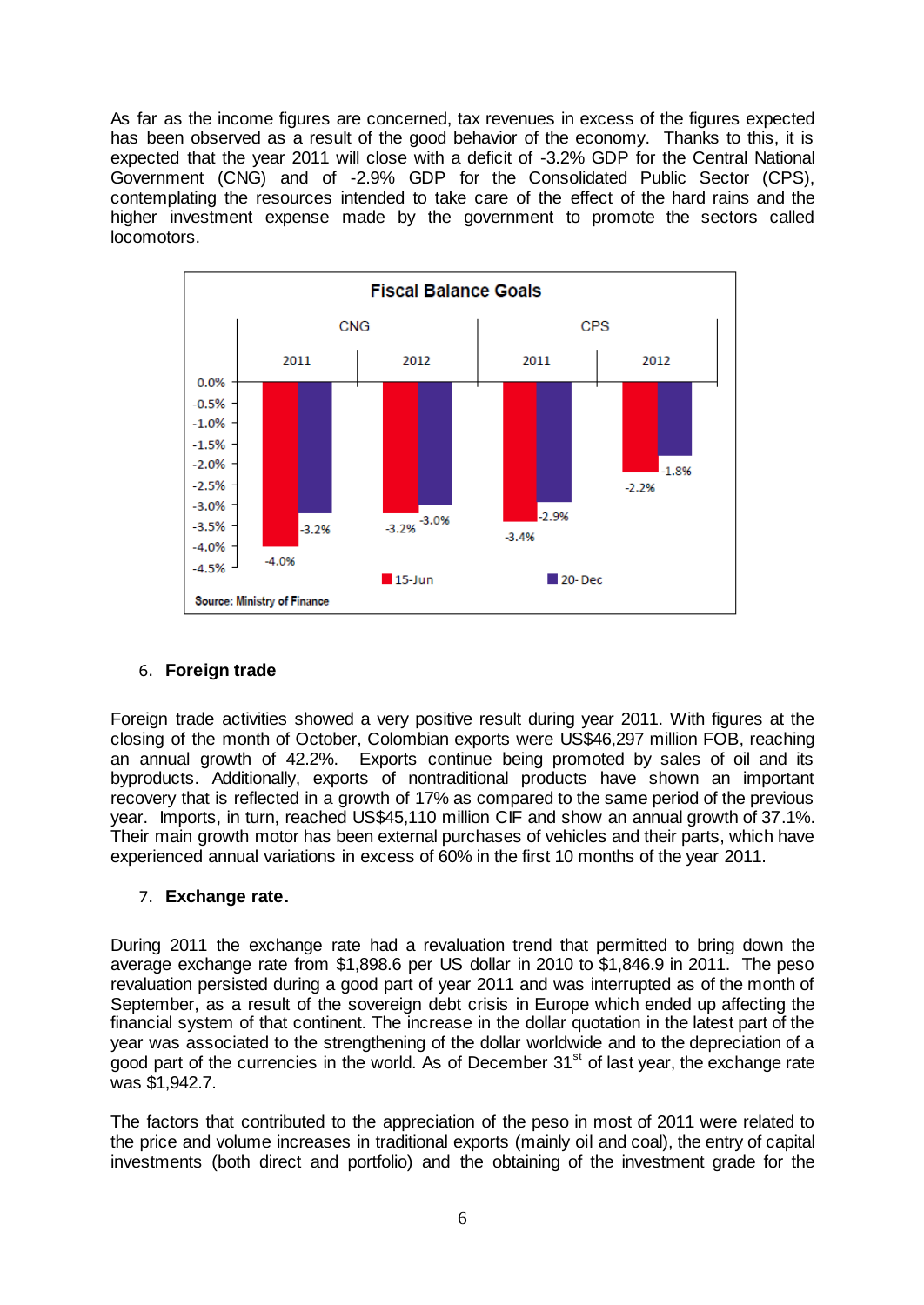sovereign debt. The movement of these factors permitted to offset the effects of a higher level of imports of goods and services.



#### <span id="page-8-0"></span>8. **Progress of the development plan**

The milestone of President Santos government plan are the "locomotors for development" which are defined as the sector with high positive externalities. The sectors included are: Mining, Housing, Infrastructure, Agriculture and Innovation. For year 2011 investments funds were assigned of 10 trillion pesos for these priorities which represents significant increases as compared to history. The locomotors with highest participation in the investment expense are those of infrastructure, mining and agricultural sector.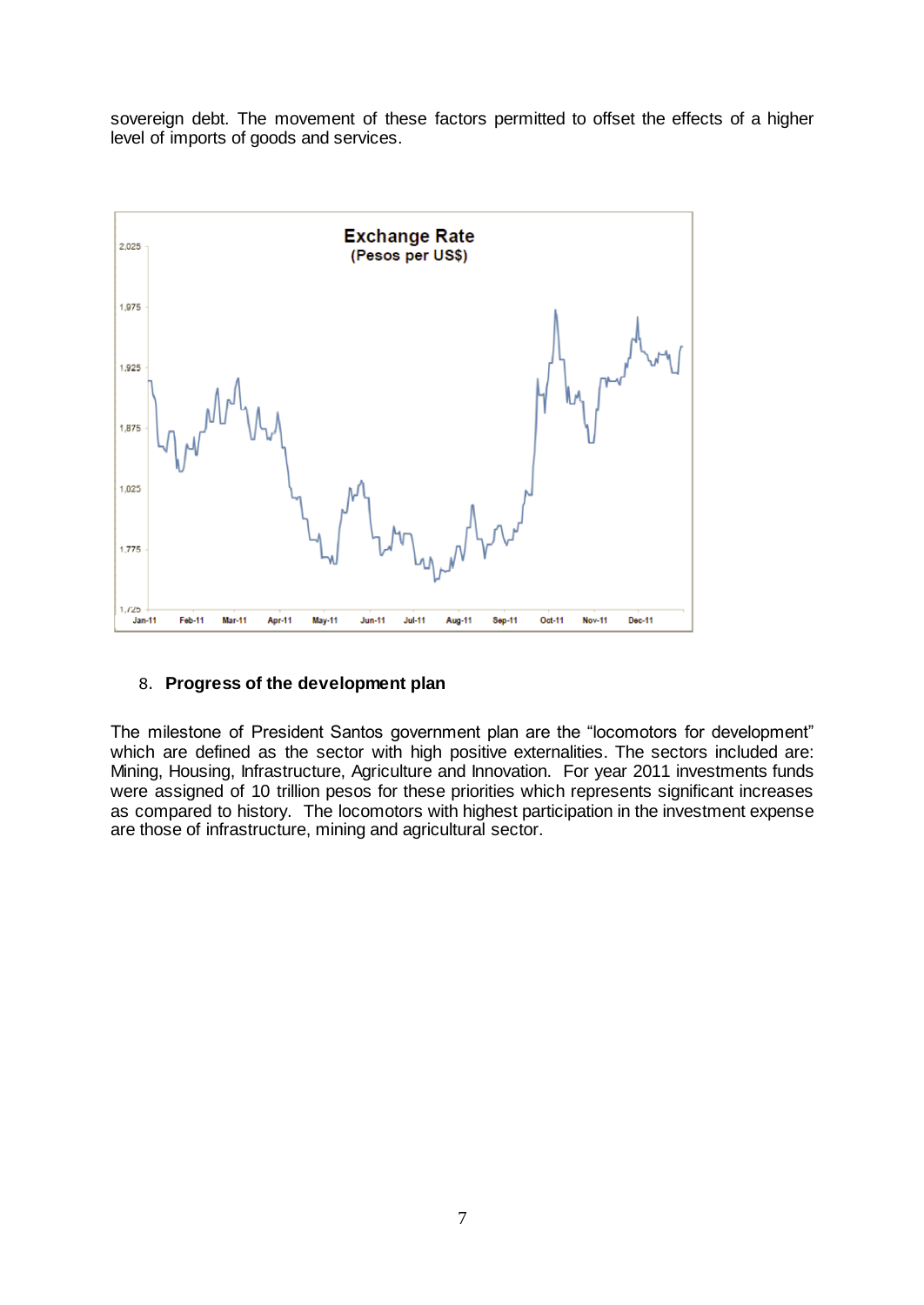#### <span id="page-9-0"></span>**II. Financial Sector second half of 2011**

#### <span id="page-9-1"></span>**1. Main results**

The financial system has had a growth of 21.9% as compared to the same month of last year with \$321 billion of assets and liabilities for \$6.2 billion, that is, 14.8% more than those obtained as of November 2010.

Within the assets the loan portfolio represents 60.6& as compared to 59.9% of the previous year, investments reached \$64.4 trillion and liabilities were \$276.5 trillion.

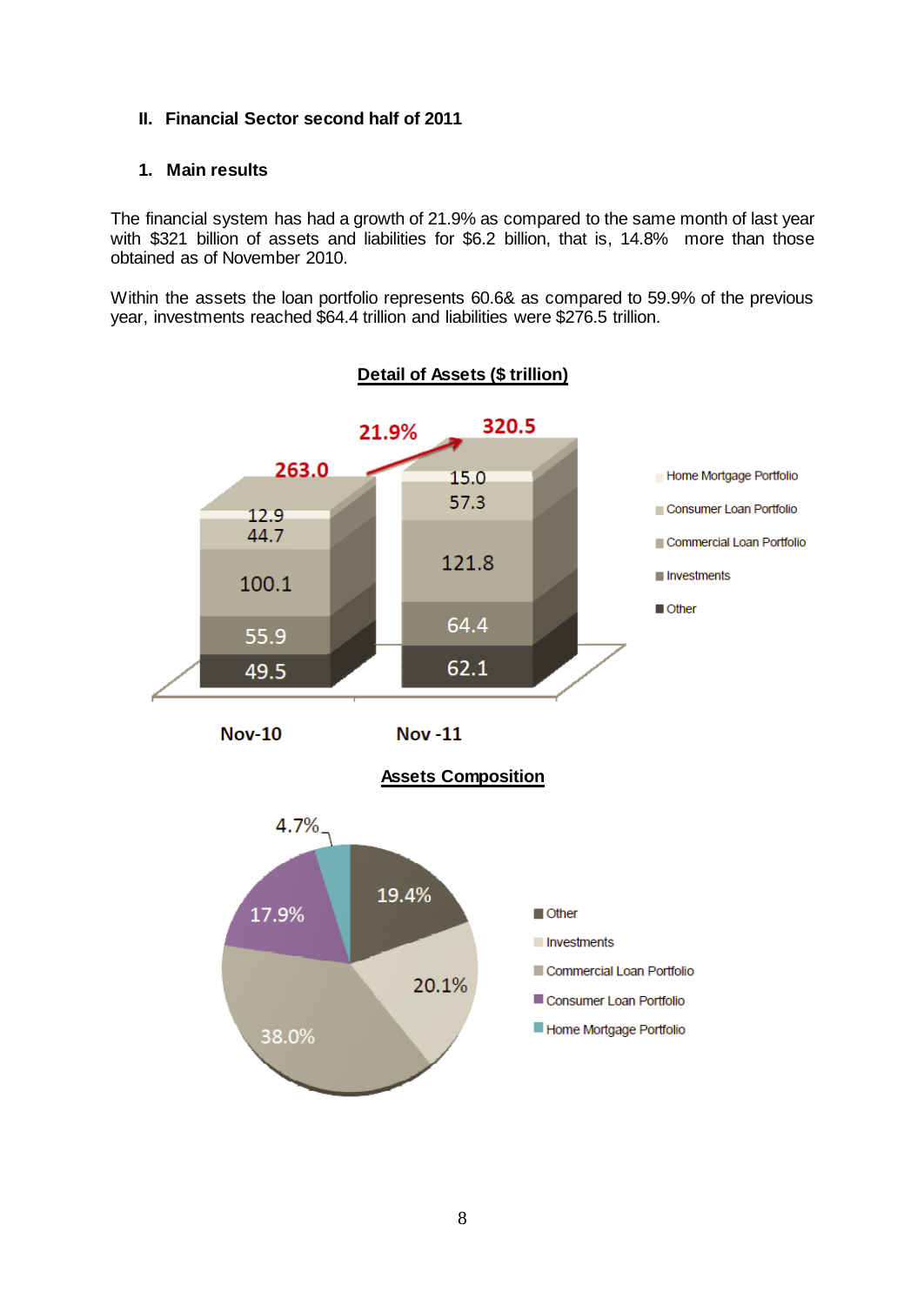# <span id="page-10-0"></span>2. **Credit portfolio**

The growth of the economy of the last few months permits the system's net loan portfolio to grow above 23%. This growth takes place because all credit modalities growth above 20%, even home mortgage loans on which securitizations have been made for close to 6.4 billion pesos.

#### **Loan Portfolio – Credit Institutions**

(Figures in trillions of pesos)

|                                                   | <b>Nov-10</b> | <b>Nov-11</b> | <b>Growth</b> |                  |
|---------------------------------------------------|---------------|---------------|---------------|------------------|
| <b>Loan Portfolio</b>                             | <b>Value</b>  | <b>Value</b>  | <b>Value</b>  | <b>Variation</b> |
| Commercial                                        | 109.0         | 132.7         | 23.7          | 21.8%            |
| Consumer                                          | 44.7          | 57.3          | 12.7          | 28.3%            |
| Microcredit                                       | 4.2           | 5.8           | 1.6           | 38.3%            |
| Home Mortgage                                     | 12.9          | 15.0          | 2.1           | 16.2%            |
| Provisions                                        | 6.5           | 7.3           | 0.8           | 11.8%            |
| <b>Net Loan portfolio</b>                         | 164.2         | 203.5         | 39.3          | 23.9%            |
| Home Mortgage + Securitized                       | 17.7          | 21.4          | 3.6           | 20.5%            |
| <b>Net Loan Portfolio +</b><br><b>Securitized</b> | 169.0         | 209.9         | 40.8          | 24.2%            |

**Note**: Commercial includes Residential Leasing **Source**: Financial Superintendence of Colombia

As of November 2011 the quality of the system's total loan portfolio shows an important improvement, passing from 2.15% to 1.88% in the last year, improvement that occurs in a generalized manner in all modalities especially in home mortgage loans where it decreases 69 base points.

|                 | <b>Nov-10</b> | <b>Nov-11</b> |
|-----------------|---------------|---------------|
|                 | <b>System</b> | <b>System</b> |
| Consumer        | 3.14%         | 2.89%         |
| Commercial      | 1.57%         | 1.33%         |
| Home Mortgage   | 3.24%         | 2.55%         |
| <b>Total</b>    | 2.15%         | 1.88%         |
| <b>Coverage</b> | 151.94%       | 163.60%       |

#### **Loan Portfolio Quality and Coverage**

Total Loan Portfolio Quality: Unproductive Loan Portfolio by age (Consumer > 60 days, Commercial > 90 days and Home Mortgage > 120 days)/ Total Loan Portfolio Coverage: Provisions / Past Due Portfolio (>30 days) **Source: Financial Superintendence of Colombia**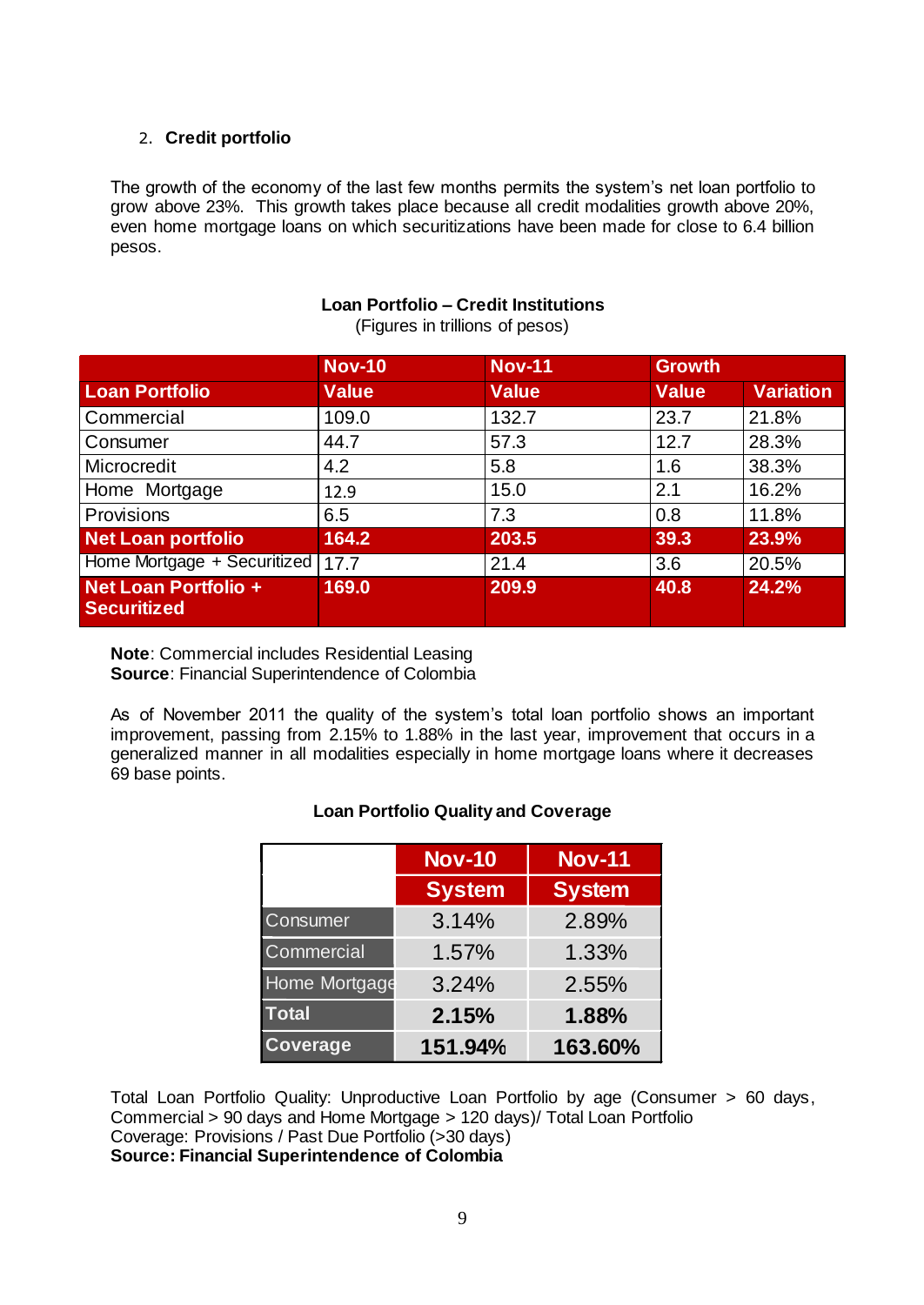#### <span id="page-11-0"></span>3. **Borrowings from the public**

The financial system's growth of borrowings was driven by savings accounts, instrument that represents now 43.08% of deposits. In addition, bonds had a growth of 46.30% in the past year, resulting from the various issues in debt securities that were made throughout the period.

|                                 | <b>Nov-10</b> | <b>Nov-11</b> | <b>Variation</b> |
|---------------------------------|---------------|---------------|------------------|
| Savings accounts & CDAT*   77.4 |               | 93.7          | 21.0%            |
| Checking accounts               | 29.3          | 34.0          | 15.8%            |
| <b>CDs</b>                      | 53.4          | 60.7          | 13.8%            |
| Other                           | 5.9           | 6.2           | 4.7%             |
| <b>Bonds</b>                    | 15.7          | 22.9          | 46.3%            |
| <b>Total</b>                    | 181.7         | 217.5         | 19.7%            |

#### **Financial System Borrowings**

(Figures in trillions of pesos)

\* CDAT = Short Term Savings Certificates of Deposit **Source: Financial Superintendence of Colombia**

#### <span id="page-11-1"></span>4. **Equity**

The growth of assets of the last year has been supported by the increase in the system's equity which grows 18.3% reaching \$44 trillion. This permits the solvency ratio to remain close to 15.2%.

#### <span id="page-11-2"></span>5. **Home mortgage**

Constructors' loan disbursements as of November 2011 increased 27.4%, passing from \$8,236 billion to \$10,019 billion as compared to the previous year. Gross constructors' portfolio increased 16.5% passing from \$2.35 trillion in November 2010 to \$2.7 trillion as of November 2011.

In respect to the credit disbursements to individuals, these had a growth of16.0% in comparison with the same period of 2010, and for the specific case of disbursements to purchase Low Income Homes, they increased 9.1%, a result that is explained mainly by the growth of credit for new homes. In turn, we can say that the number of low income home units financed increased in the first three quarters of the year to 41,400.

|              | <b>Jan-Nov 2010</b> | <b>Jan-Nov 2011</b> | <b>Growth</b> |
|--------------|---------------------|---------------------|---------------|
| Individual   | 6,644               | 8,160               | 22.8%         |
| Subrogations | 824                 | 953                 | $-50.8%$      |
| Leasing      | 767                 | 907                 | 36.5%         |
| <b>Total</b> | 8,236               | 10,019              | 27.4%         |

#### **Accumulated originations of mortgage credit**  (Figures in billions of Colombian pesos)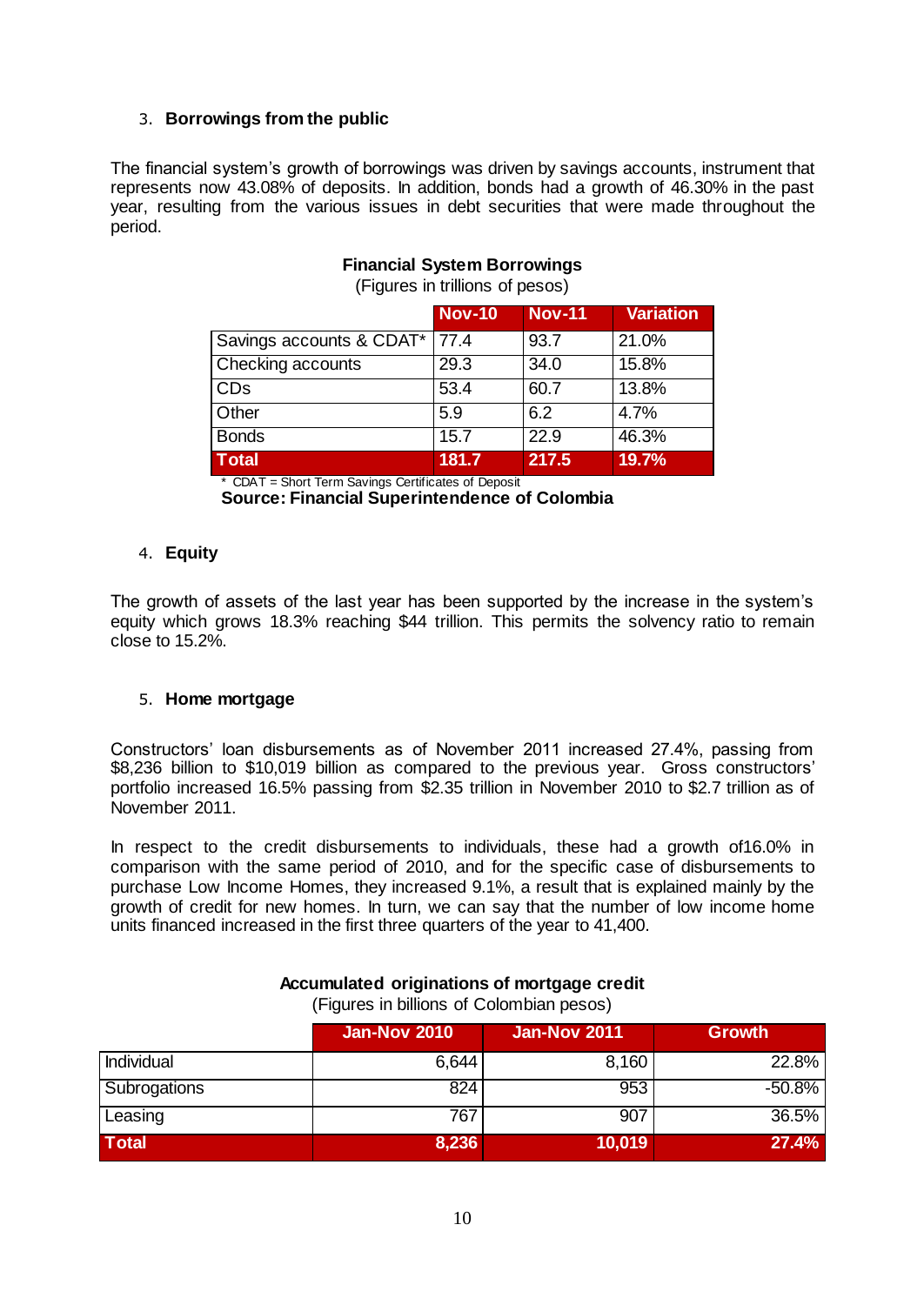#### **Source**: Bankers' Association

#### <span id="page-12-0"></span>6. **Credit cards**

The credit card industry has shown a sustained growth in balances (24.8%) and billings (17.5%). The number of cards in effect increased by 17.5% between November 2011 and the same period in the previous year.

# **Credit Cards – Financial System**

(Figures in trillions of pesos)

| <b>Nov-10</b> | <b>Nov-11</b> | <b>Growth</b> |  |
|---------------|---------------|---------------|--|
| l 1.1         | 13.8          | 24.8%         |  |
| 10.3          | 13.0          | 26.0%         |  |
| 0.7           | 0.8           | 7.5%          |  |
|               |               |               |  |
| 21.9          | 25.7          | 17.5%         |  |
|               |               |               |  |

#### **Number of CC in effect 5,463,250 6,420,327 17.5% Source: Financial Superintendence of Colombia**

#### <span id="page-12-1"></span>7. **Motor Vehicles**

The dynamics of new vehicle sales during 2011 reached a historic high closing the year with 325,911 units registered, which represents a growth of 28.37% as compared to the units placed in the market in the immediately preceding year.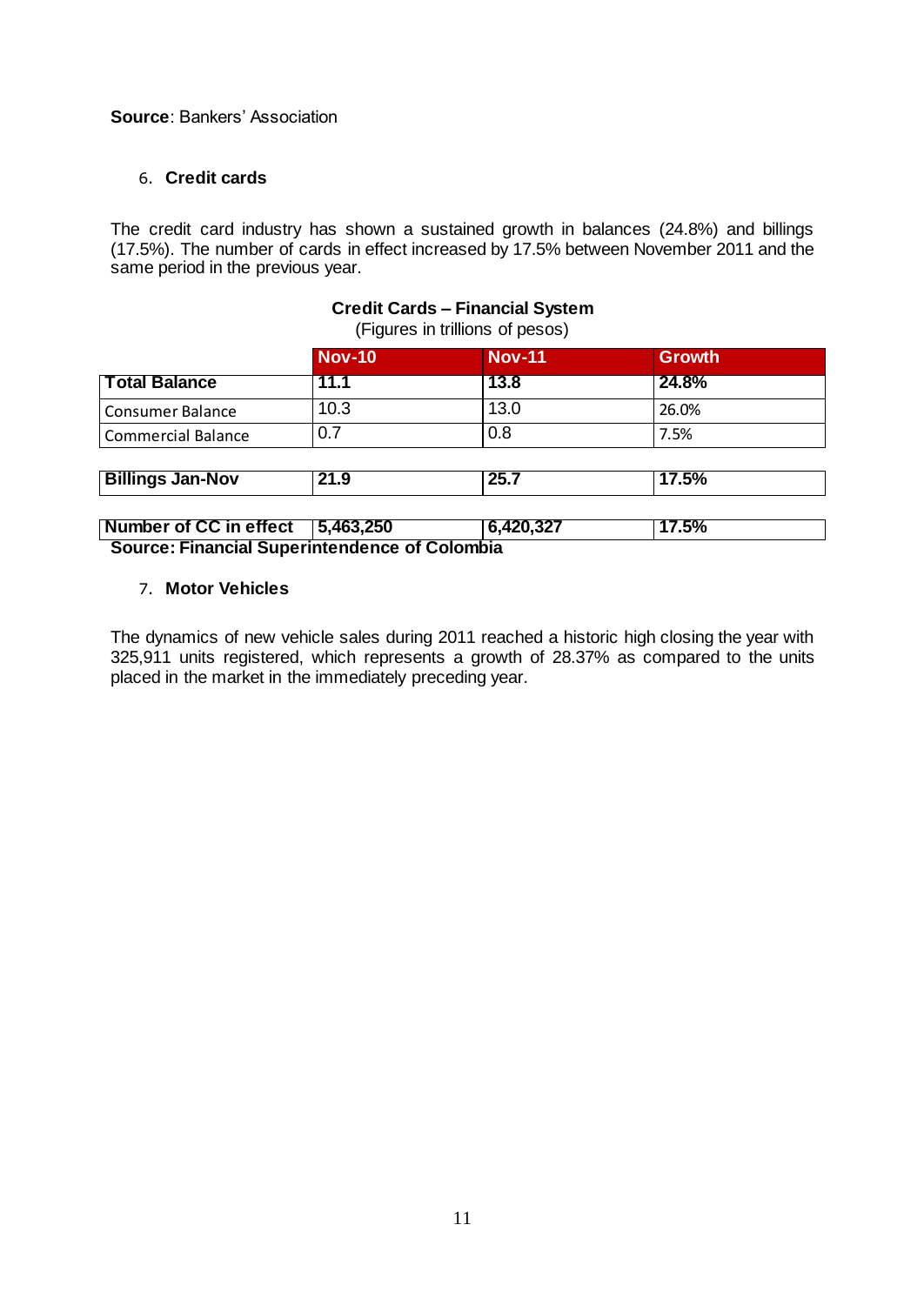#### <span id="page-13-0"></span>**III. Davivienda**

#### <span id="page-13-1"></span>1. **Major achievements during the second half of 2011**

During the second half of 2011, the Bank concretized various projects that permitted to continue with the Bank's growth and achieve international recognition.

#### **International rating**

Within the preparation to enter international markets, Davivienda obtained and investment grade rating from the three major international agencies: Moody's (rating Baa3 granted on October 24, 2011), Standard & Poor's and Fitch Ratings (rating BBB- granted on October 28, 2011).

#### **Second Issue of Shares:**  $\bullet$

During the month of November 2011, the second issue of preferential shares took place, which collected funds for \$716 billion; today 20.9% of the share are already in the market, thus giving a better liquidity to the share and leveraging the Bank's growth.

#### **Placement of Bonds**

In August 2011 Banco Davivienda carried out successfully the second bond issue of the year within the program to issue \$3 trillion. A total of \$500 billion were placed in ordinary bonds receiving a demand of 2.9 times this value.

#### 2. **Bank Results**

<span id="page-13-2"></span>During the second half of the year the Bank contributed to the acquisition of homes by close to 17,000 Colombian families, of which over 6,000 were low income homes. Home loans were also granted to over 11,000 people and companies to obtain their home, thus going over the 4 million customers not including the customers of DaviPlata.

During the course of the year, 138,881 new SME and business customers were acquired offering them development possibilities thanks to our products, disbursing over 35,502 credits with a value of 725,957 million pesos.

We supported the country's agricultural development, disbursing over 45,536 credits with a value equivalent to \$1,888,830 million for more than 25,000 customers at the end of 2011.

We have contributing to the increase of banking in the country allowing over 500,000 people to manage their money through DaviPlata and that more than 77 public and private companies use the system.

The Bank has oriented its strategy towards sector of the economy aligned with the government, thus achieving a considerable increase in the infrastructure segment where the loan portfolio increased 88% reaching 977 billion as of December 2011. In turn, the transportation segment reached 272 billion and obtained a growth close to 16%.

On the other hand, disbursements to the SME segment reached 2.3 trillion attaining a significant growth of 30%. In turn, the loan portfolio in foreign currency had a high growth equivalent to 46%; with only 4 years this product already has a portfolio of 1.8 trillion.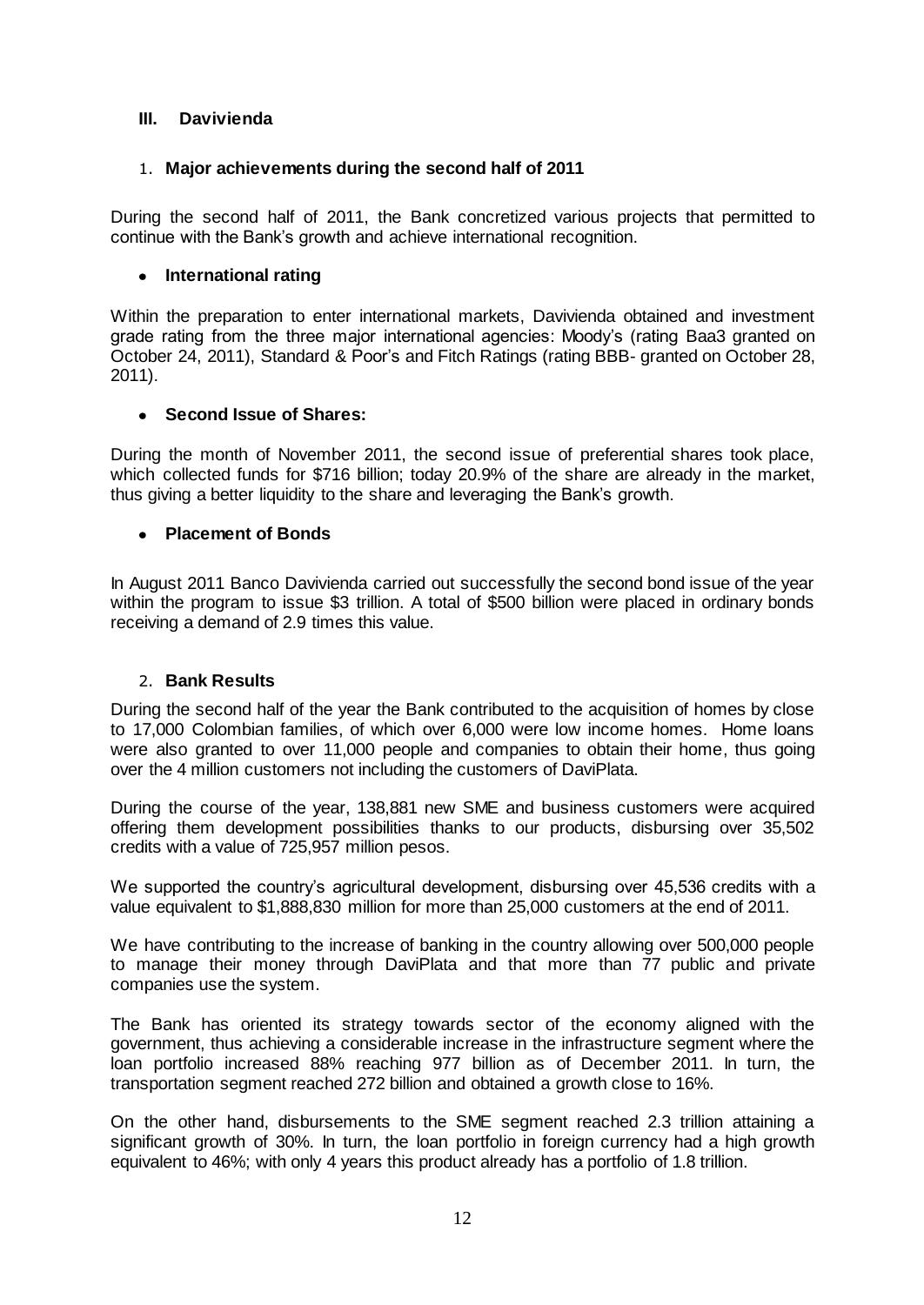a. Assets analysis and structure

As of December 2011 Davivienda continues to be the third largest bank by assets in Colombia with \$35.2 trillion and a growth of 24.6% in the last year. This growth is explained by the growth in loan portfolio and investments given the increase of \$4.5 trillion and \$2.1 trillion (growths of 23% and 38%, respectively) and which together represent 88% of the total assets as of December 2011.



b. Loan portfolio

As of December 2011 there was a significant increase of 23% in the loan portfolio as a result, mainly, of the increase in commercial and home mortgage loans (including residential leasing).

In respect to the home mortgage portfolio, it grows 32% close to \$1 trillion pesos; during the year a balance of securitized loans was reached equal to \$2.1 trillion pesos. Taking into consideration this portfolio, the business growth would become 16.7%. Consumer portfolio reached a growth of only 13%, as a consequence of more strict parameters for granting loans established at the beginning of the year.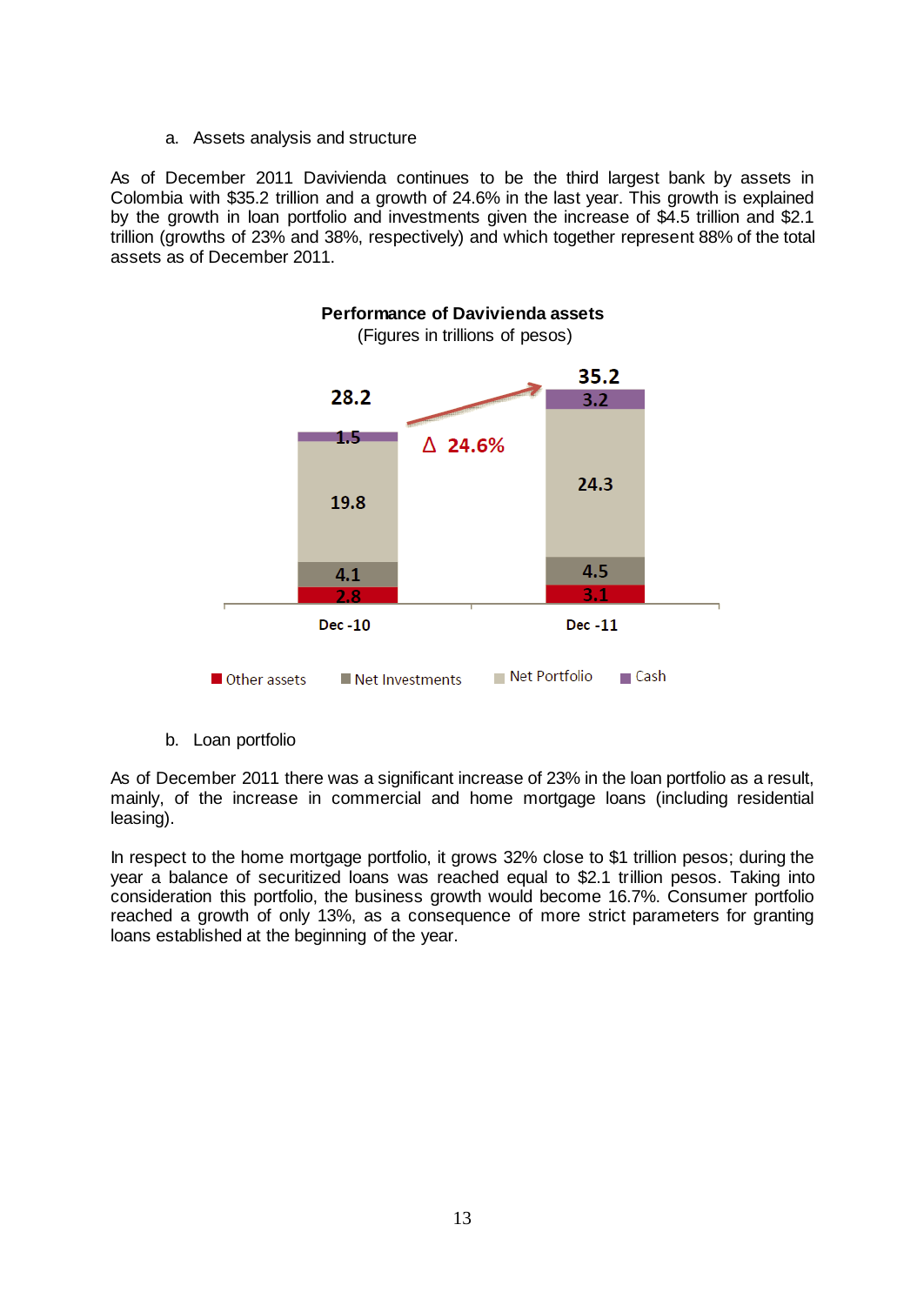# **Banco Davivienda – Net loan portfolio**

(Figures in billions of pesos)

| <b>DAVIVIENDA</b>                                           | <b>Dec-10</b> | % Part. | <b>Dec-11</b> |       | % Part. Growth |
|-------------------------------------------------------------|---------------|---------|---------------|-------|----------------|
| Home mortgage & residential leasing                         | 3,146         | 15.9%   | 4,166         | 17.1% | 32.4%          |
| <b>Commercial loans &amp; microcredits</b>                  | 10,294        | 51.9%   | 12,926        | 53.1% | 25.6%          |
| <b>Credit cards</b>                                         | 1,884         | 9.5%    | 2,330         | 9.6%  | 23.7%          |
| <b>Motor vehicles</b>                                       | 868           | 4.4%    | 1,022         | 4.2%  | 17.7%          |
| Other personal credits                                      | 4,745         | 23.9%   | 5,143         | 21.1% | 8.4%           |
| Provision of loan portfolio and<br><b>Financial leasing</b> | $-1,118$      | 5.6%    | $-1,249$      | 5.1%  | 11.7%          |
| Net loan portfolio                                          | 19,819        |         | 24,338        |       | 22.8%          |

Loan portfolio quality indicators have increased, due to the deterioration of the indicators of some consumer products; it is for this reason that adjustments to the loan granting policies were made, at the beginning of 2011. In turn, commercial and home mortgage loan portfolios show very low portfolio quality levels that have improved as compared to the previous year.

Regarding coverage and within its risk administration policy, the Bank as maintained its coverage levels above 200%

|                 | <b>Dec-09</b> | <b>Dec-10</b> | <b>Dec-11</b> |
|-----------------|---------------|---------------|---------------|
| Consumer        | 2.81          | 2.65          | 3.79          |
| Commercial      | 1.63          | 0.73          | 0.66          |
| Home Mortg.     | 4.33          | 5.11          | 3.84          |
| <b>Total</b>    | 2.51          | 2.08          | 2.22          |
| <b>Coverage</b> | 243.2         | 257.0         | 219.9         |

#### **Banco Davivienda - Unproductive loan portfolio Indicators and coverage**

Commercial includes Microcredits

Home Mortgage includes Residential Leasing *Quality: Consumer >60 Days / Total, Commercial > 90 days / Total, Home mortgage > 60 days / Total. Coverage: Provisions / Unproductive x Age (Consumer >60 Days, Commercial > 90 days*, *Home mortgage > 60 days)*

c. Liabilities analysis and structure

As of December 2011, the Bank's liabilities showed an increase of \$5.7 trillion as compared to those reported as of the same date in 2010, growing 23.1% and reaching \$30.4 trillion. The traditional borrowing instrument with the highest growth in the past 12 months in the Bank was Savings Account with 41.6%; as a strategy of migrating towards this instrument funds that were in other instruments less efficiency such as CDs. Within the term structure policy, rediscounts with other entities reached a growth of 45.4% equivalent to 3.5 trillion, while Bonds reached a growth of 20.1%, having placed 1.1 trillion during the course of this year.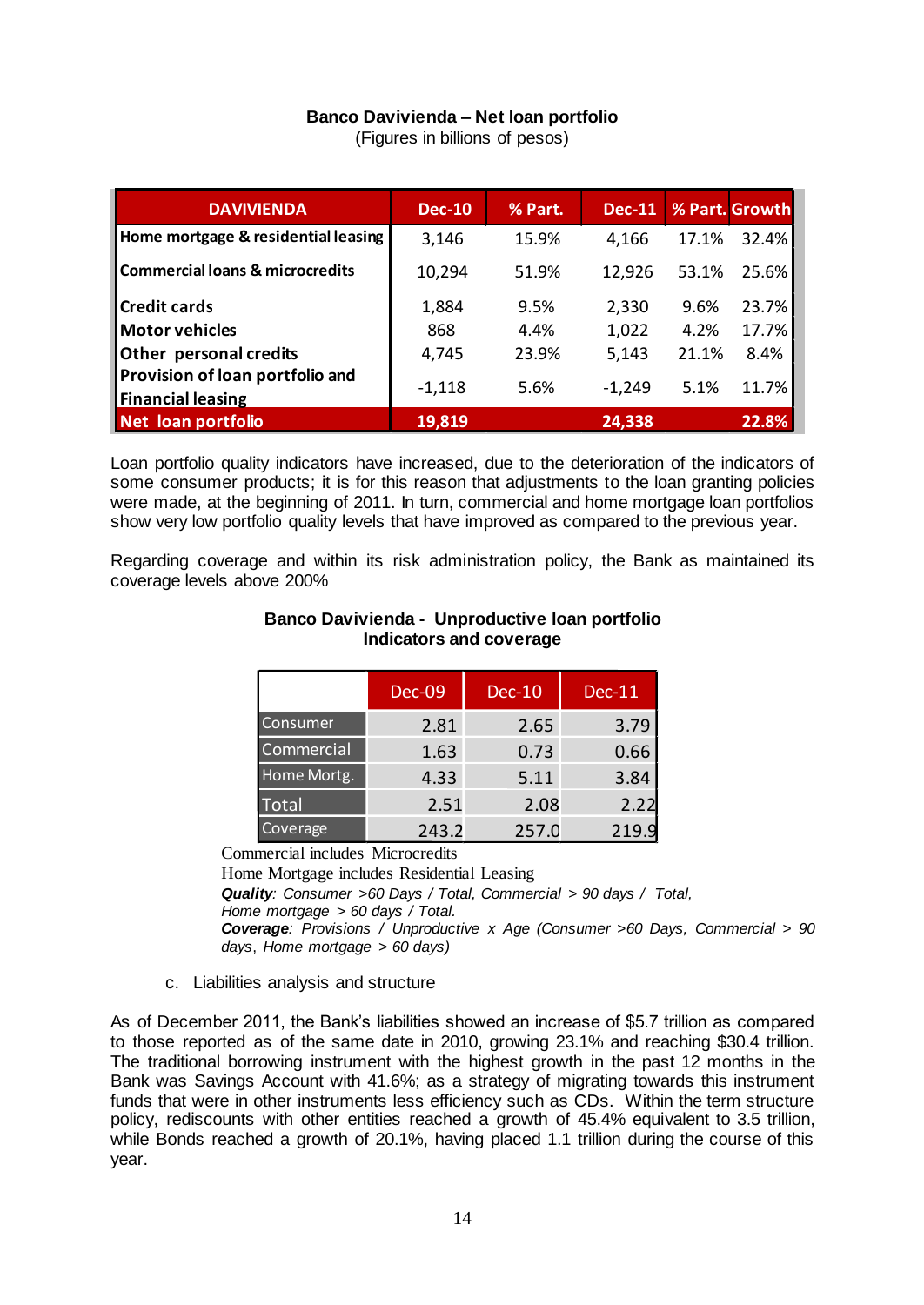

# **Banco Davivienda - Borrowing Instruments** (Figures billions of pesos)

| <b>DAVIVIENDA</b>         | <b>Dec-10</b> | %Part. | <b>Dec-11</b> | %Part. | <b>Growth</b> |
|---------------------------|---------------|--------|---------------|--------|---------------|
| Savings accounts & CDAT*  | 8,727         | 41%    | 12,324        | 49%    | 41%           |
| <b>Checking accounts</b>  | 3,103         | 15%    | 3,448         | 14%    | 11%           |
| <b>CDs</b>                | 5,986         | 28%    | 5,696         | 22%    | -5%           |
| <b>Other</b>              | 247           | 1%     | 239           | 1%     | $-3%$         |
| <b>Bonds</b>              | 3,083         | 15%    | 3,701         | 15%    | 20%           |
| Borrowing from the public | 21,146        |        | 25,408        |        | 20%           |

\* CDAT = Short Term Savings Certificate of Deposit

The net loan portfolio over borrowings ratio reached 96%, as compared to 95% in the first half of 2011. Taking into account rediscount obligations, this ratio reaches 84% at the closing of 2011.

#### d. Equity structure

 $\overline{a}$ 

The Bank's equity closed as of December 2011 at \$4.8 trillion, \$1.2 trillion more than as of December 2010. This is explained with the capitalization through the second issue of preferential shares that took place in November 2011 for 716 billion pesos and to the internal generation of results that reached \$593 billion pesos accumulated during the year.

As of December 2011 the technical equity amounted to \$4.7 billion, while the weighed assets by risk level added \$29.2 billion. Considering a market risk equal to 240 billion, these figures indicate a Bank solvency ratio<sup>1</sup> of 14.95% as compared to the regulatory 9%.

 $1$  Qualifying capital over weighted assets by risk level plus 100/9 times the value at risk.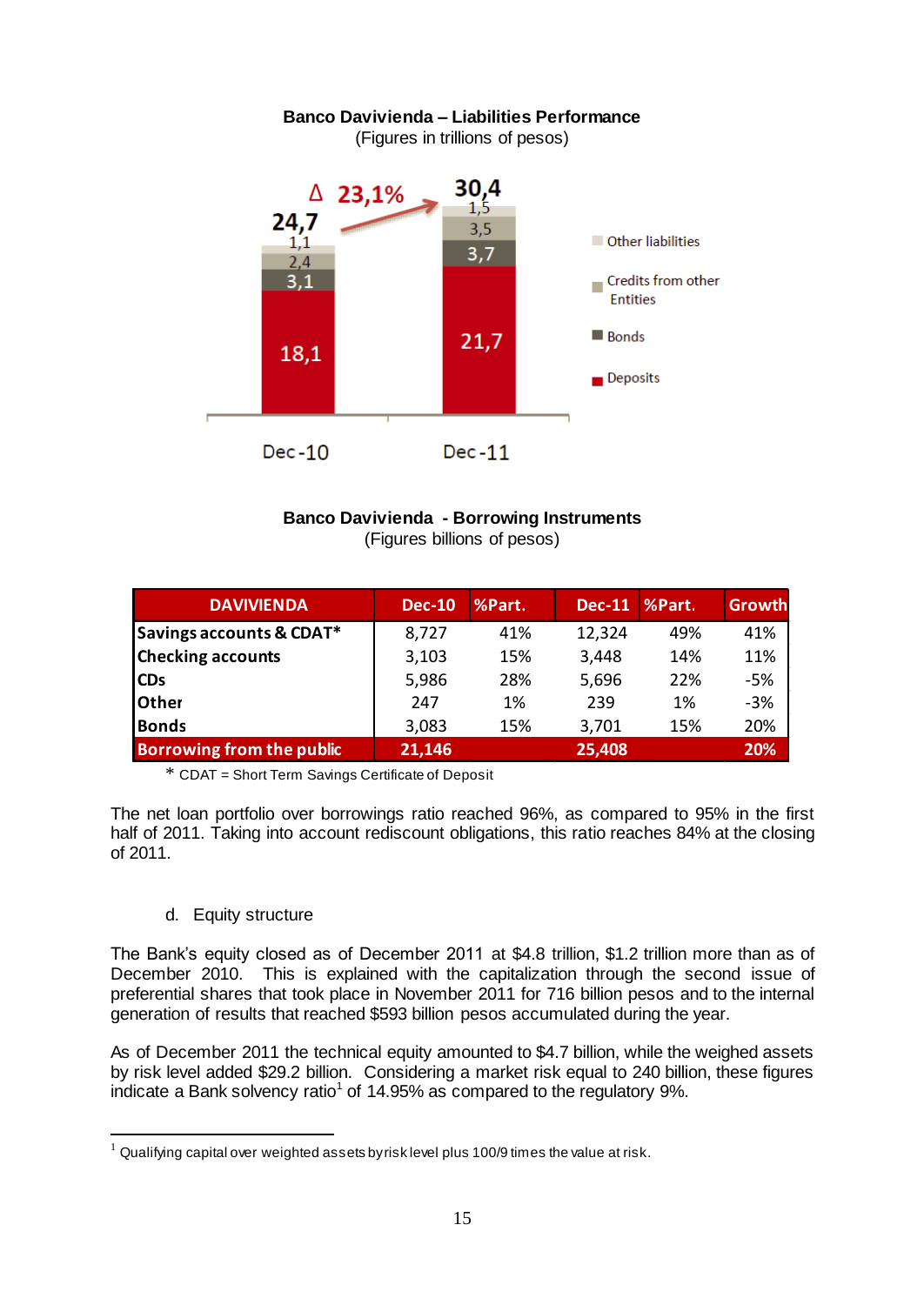#### e. Income statement

Accumulated results as of December 2011 amounted to \$593 billion. These represent an increase of 14.7% as compared to the accumulated results as of December 2010 that had reached \$517 billion.

|                              | (Figures in millions of pesos) |                 |               |          |  |  |
|------------------------------|--------------------------------|-----------------|---------------|----------|--|--|
|                              | <b>December</b>                | <b>December</b> | <b>Growth</b> |          |  |  |
|                              | 2010                           | 2011            | <b>Value</b>  | %        |  |  |
| Income from Loans            | 2,316,297                      | 2,830,180       | 513,883       | 22.2%    |  |  |
| Income from Investments*     | 332,141                        | 309,586         | $-22,555$     | $-6.8%$  |  |  |
| <b>Financial Expenses</b>    | 670,802                        | 842,246         | 171,444       | 25.6%    |  |  |
| Provisions                   | 374,179                        | 598,276         | 224,096       | 59.9%    |  |  |
| <b>Net Financial Margin</b>  | 1,603,457                      | 1,699,244       | 95,787        | 6.0%     |  |  |
| Operating income             | 685,353                        | 708,584         | 23,231        | 3.4%     |  |  |
| Operating expenses           | 1,642,241                      | 1,674,039       | 31,798        | 1.9%     |  |  |
| <b>Operating profit</b>      | 646,569                        | 733,790         | 87,221        | 13.5%    |  |  |
| Non operating net            | 12,214                         | 3,649           | $-8,565$      | $-70.1%$ |  |  |
| Profit before tax            | 658,783                        | 746,562         | 87,779        | 13.3%    |  |  |
| Taxes and others             | 142,118                        | 153,749         | 11,631        | 8.2%     |  |  |
| <b>Profit for the period</b> | 516,665                        | 592,813         | 76,148        | 14.7%    |  |  |

# **Banco Davivienda – Results as of December 2011** (Figures in millions of pesos)

\*Investments include results of derivatives and of profit from sale and purchase of securities and foreign currency.

The financial margin at the closing of 2011 showed a growth of 6% as compared to the closing of 2010, notwithstanding the good performance of financial income which grew 18.6% in the same period. This growth occurred mainly by the increase in commercial and consumer loans of 20.1% and 27.2% respectively, as a consequence of the increase of balances of commercial receivables and of the usury rates indexed in the consumer credits and credit cards by 256 base points passing from 26.5% as of June 2011 as compared to 29.1% as of December 2011.

In the financial expenses is reflected the growth of the saving accounts balances, generating an increase in costs of 63% as compared to the closing of 2010 and of the credits with other entities of 52%. In general, financial expenses grew 25.6% at the end of 2011.

Finally, the financial margin is affected by provision expenses which were increased 60%, which corresponds to the growth of receivables and a higher provision to cover the deterioration of some consumer credit lines, for which the Bank modified its credit policies for this segment.

# <span id="page-17-0"></span>3. **Performance of affiliates**

#### a. Bancafé Panama

At the closing of December 2011 Bancafe Panama reached US\$657 million in total assets, which represents a 25% growth in respect to the previous year, and the most important items are bank deposits with, investment portfolio, and loan portfolio.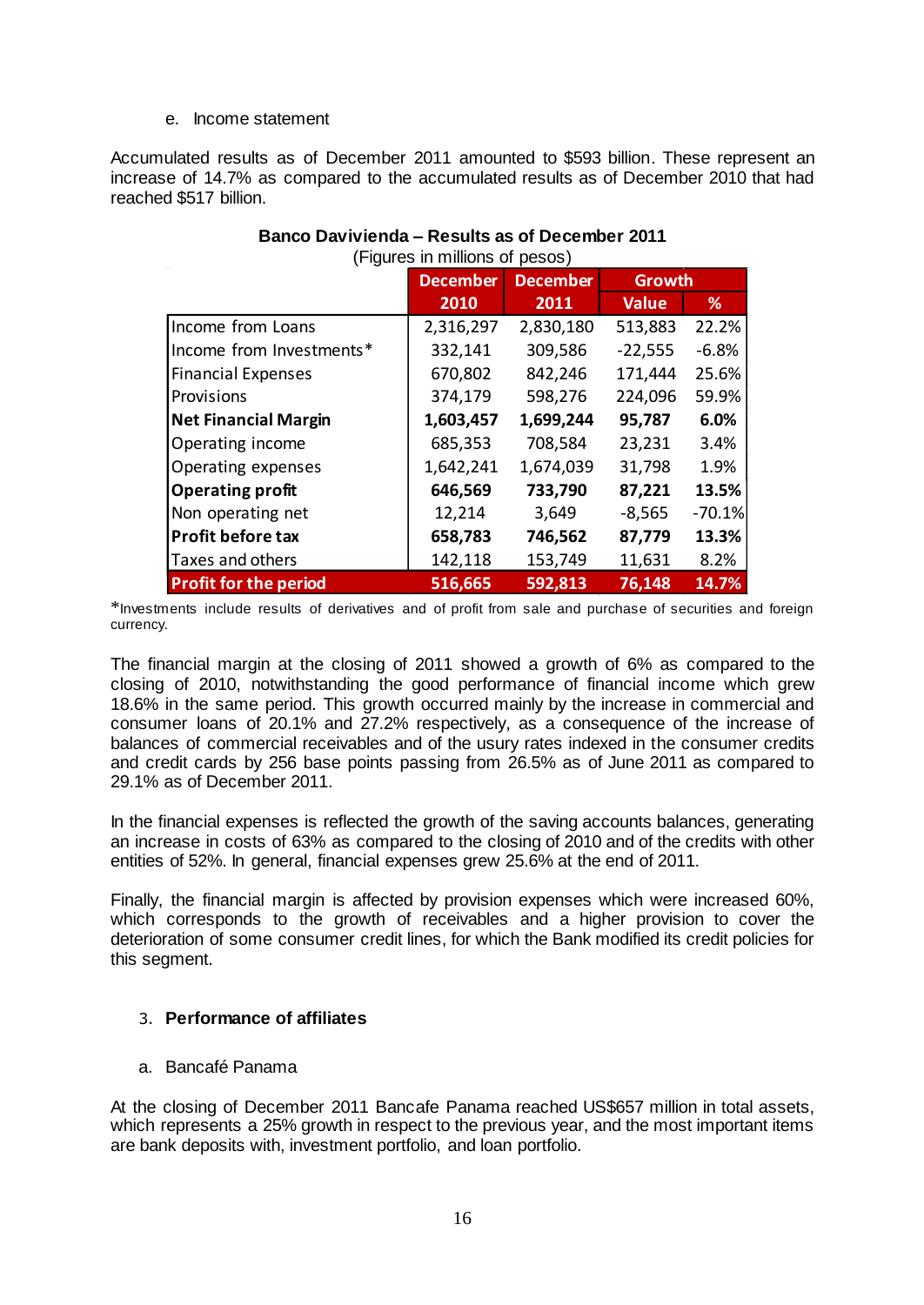The equity value is US\$92 million, that is, 11.5% above that of December 2010; this variation is given by the profits of the six month period, which although lower by 23% to those of the same period of the previous year, is considered a good result taking into account the sharp reduction of placement rates that have been observed in the market and that the results of the trading business cannot be compared to those obtained one year ago by market situations.

| (Figures in millions of U.S. dollars) |                                  |          |                    |               |
|---------------------------------------|----------------------------------|----------|--------------------|---------------|
|                                       | <b>December December</b><br>2010 | 2011     | <b>Value</b>       | $\frac{9}{6}$ |
| <b>Assets</b>                         | 526.3                            | 656.8    | 130.4              | 24.8%         |
| <b>Liabilities</b>                    | 443.9                            | 564.9    | 121.0              | 27.2%         |
| Equity                                | 82.4                             | 91.9     | 9.5                | 11.5%         |
| Profits (thousands of USD             | 15,001.5                         | 11,590.1 | $(3,411.3)$ -22.7% |               |

#### (Figures in millions of U.S. dollars)

#### b. Confinanciera

The performance of Confinanciera's disbursements maintained a consistent dynamic placing credits for \$305 million, for the financing of vehicles which represents an increase of \$21.6% in respect to the results of year 2010.

Moreover, in the segment of productive vehicles Confinanciera takes a good proportion of the growth reaching disbursements for the sum of \$271,351.6 million that represents an increase of 21.6% as compared to the results of year 2010.

Regarding the quality of the asset, the past due loan portfolio index by age at the end of the year was 2.9% which reflects an adequate control both in origination and in collections of credits granted. At the closing of year 2010 this indicator was 4.8%.

Taking together these results, dynamics, quality of loan portfolio and administrative efficiency, the entity reports at the end of the year profits that amount to \$26 billion, which represents a ROE of 34% which compares favorably with the 32% recorded in the immediately preceding year.

|                                       | ן הטכסע וט פווטוווטווא ווו כאווין וו |                                 |              |               |  |  |
|---------------------------------------|--------------------------------------|---------------------------------|--------------|---------------|--|--|
|                                       | 2010                                 | <b>DecemberDecember</b><br>2011 | <b>Value</b> | $\frac{9}{6}$ |  |  |
| <b>Assets</b>                         | 417                                  | 479                             | 63           | 15.1%         |  |  |
| Liabilities                           | 346                                  | 397                             | 51           | 14.8%         |  |  |
| Equity                                | 71                                   | 82                              | 12           | 16.4%         |  |  |
| <b>Profits (millions</b><br>of pesos) | 15,825                               | 25,590                          | 9,765        | 61.7%         |  |  |

#### (Figures in billions of pesos)

c. Fiduciaria Davivienda

At the end of year 2011, the value of trusts administered by Fiduciaria Davivienda S.A. was \$3,707,259 million, with a growth of 11% in respect to year 2010. This result is explained mainly by the growth of real estate trust business by 35%, of administration by 23% and the decrease of collective portfolios by 6%.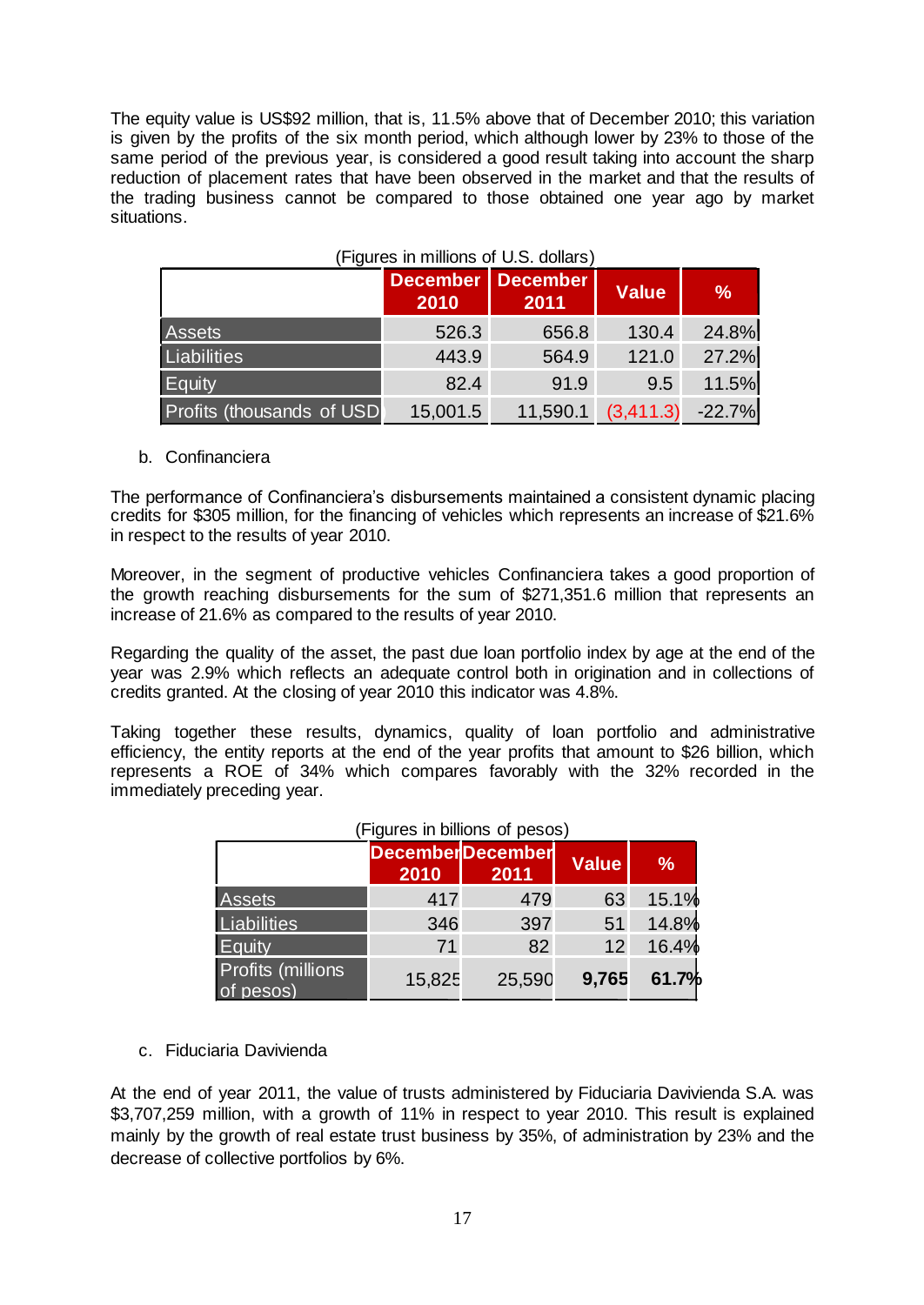The result of the fund and of the collective portfolios administered, was the following: the Voluntary Pension Fund Dafuturo closed the year with \$728,849 million; Collective Portfolio Daviplus ended with a fund value of \$71,199 million, the reduction of the balance had its origin in the withdrawal of contributions by customers both individuals and corporate customers. Collective Portfolio Consolidar closed the year at \$204,860.9 million. In this portfolio were kept the funds of real estate business; and finally Collective Portfolio Superior ends year 2011 at \$820,785.2 million.

At the closing of year 2011, the value of real estate trust amounted to \$1,427,724.6 million showing a growth of 35% as a result of the strategy of furthering the relations with constructor customers and the obtaining of business in the major cities of the country.

At the closing of year 2011 the value of administration trusts amounted to \$452,173 million, with a growth of 23% in respect to year 2010, due to the increase in parking business and administration and payments.

By the performance of the businesses administered, the commissions for business administration of 2011 business were \$27,164.3 million, higher by 5.4% than those obtained in the previous year, while the net profit of the period grew 2.6% and ended at \$15,514 million, resulting mainly from the growth of structured trust commissions and the reduction of operating expenses.

In respect to the Fiduciaria's balance sheet accounts, 2011 closed with total assets of \$62,363.9 million, liabilities increased 20% to end at \$7,131.8 million; said increase was due to the balance calculated for equity tax and the balance payable in income and complementary tax of tax year 2011; equity grew 5% passing from \$52,438.2 million to \$55,232.1 million, growth generated mainly by the profits of the year.

|                      | <b>December</b><br>2010 | <b>December</b><br>2011 | <b>Value</b> | $\frac{9}{6}$ |
|----------------------|-------------------------|-------------------------|--------------|---------------|
| <b>Assets</b>        | 58                      | 62                      | 4            | 6.8%          |
| Equity               | 52                      | 55                      | 3            | 5.3%          |
| Administered assets* | 3,331                   | 3,707                   | 376          | 11.3%         |
| Profits (millions of |                         |                         |              |               |
| pesos)               | 15,116                  | 15,514                  | 398          | 2.6%          |

| (Figures in billions of pesos) |
|--------------------------------|
|--------------------------------|

#### d. Fiduciaria Fiducafé

As of December 31, 2011, the value of business administered by Fiducafe amounted to \$5.6 billion. The trusts that manage pension funds (including consortia) had a participation of 51.6% followed by administration and payments with 26.7% and trust in guarantee with 15.7%. Rentacafe collective portfolios with a balance of \$252.8 billion and Rentaliquida with \$92.5 billion, had a participation of 6.1%.

At the end of year 2011, income received for fiduciary commissions added \$23.2 billion, lower by 1% than those of the previous year. The highest contribution corresponded to the structured trust business, which commissions were equivalent to \$18.6 billion although they decreased 3.8%; among the structured trust, businesses in consortium had again the highest participation with income for \$11.9 billion, lower by 9% than those of year 2010. In respect to the Collective Portfolios Rentacafe and Rentaliquida, their commissions increased from 4.1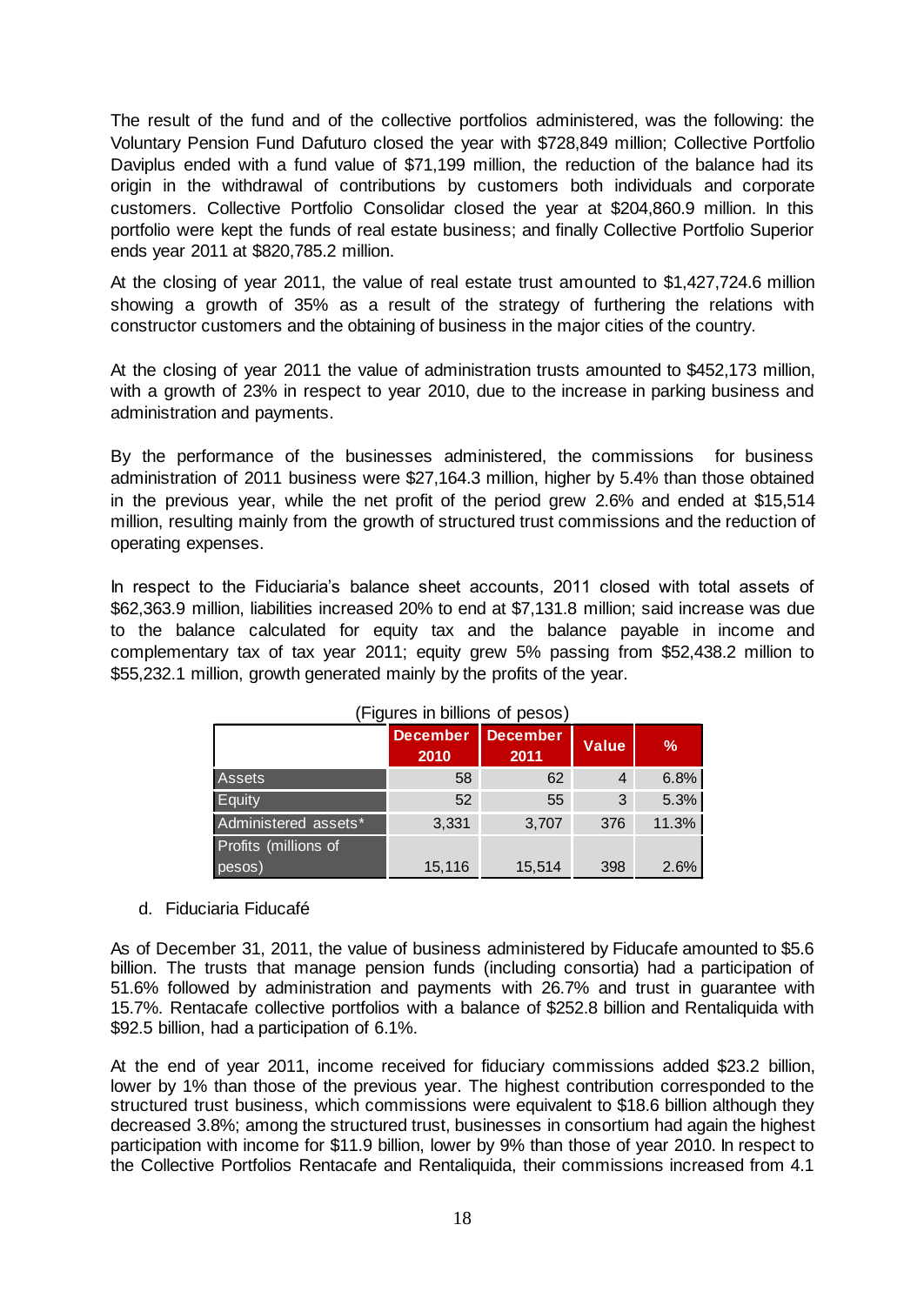billion to \$4.6 billion with a significant increase of 12.4%. non operating income amount to \$796.9 million.

By adding to the commissions from businesses, the net returns of the portfolio, the other operating and non operating income, the total income of the company amount to \$28.4 billion. This income was lower by 4.5% than those of year 2010.

Discounting operating expenses of \$18.1 million which decreased 1.3%, extraordinary and non operating expenses for \$263.5 million and the effective tax burden of 30.2%, the period produced net profits of \$7,045 million.

|                                | <b>December</b><br>2010 | <b>December</b><br>2011 | Value | $\frac{9}{6}$ |
|--------------------------------|-------------------------|-------------------------|-------|---------------|
| Assets                         | 76                      | 81                      | 5     | 6.0%          |
| Administered<br><b>Assets</b>  | 6,557                   | 5,607                   | (950) | $-14.5%$      |
| Equity                         | 69                      | 71                      | 2     | 2.8%          |
| Profits (millions<br>of pesos) | 7,334                   | 7,045                   | (288) | $-3.9%$       |

# (Figures in billions of pesos)

#### e. Davivalores

At the closing of year 2011 the income of Davivalores reached \$7,779 million pesos, which represents a growth of 136% as compared to the previous year; 90% of this income derived from the performance of customers' orders through commission agreement for a value of \$2,142 million pesos, the placement primary issues for a value of 2,414 million pesos and the administration of securities for \$2,390 million pesos. This result was obtained mainly as a consequence of the important role played by Davivalores together with Banco Davivienda in the processes of issue and placement of shares that took place in the Colombian capital market throughout a record year in this type of operations.

On the other hand, Sociedad Comisionista de Bolsa showed an increase of 93% in its personnel expenses, of 47% in its operating expenses and of 27% in administrative expenses, increases derived from a higher volume of business and from the strengthening of the physical, human and technological structure of the company, in accordance with the development of its strategic plan.

This business dynamics generated that Davivalores ended the year 2011 with a profit of 1,982 million pesos, which represents a growth of 422% in respect to the year 2010, as well as investment portfolios of its customers, administered by Sociedad Comisionista de Bolsa that exceed 2.2 billion pesos.

|                                       |                         | Figures in billions of pesos) |              |        |
|---------------------------------------|-------------------------|-------------------------------|--------------|--------|
|                                       | <b>December</b><br>2010 | <b>December</b><br>2011       | <b>Value</b> | %      |
| <b>Assets</b>                         | 11.9                    | 14.8                          | 3            | 24.1%  |
| <b>Administered</b><br><b>Assets</b>  | 1,473.6                 | 2,284.3                       | 811          | 55.0%  |
| Equity                                | 10.7                    | 12.8                          | 2            | 20.0%  |
| <b>Profits (millions</b><br>of pesos) | 379.9                   | 1,982.1                       | 1,602        | 421.7% |

(Figures in billions of pesos)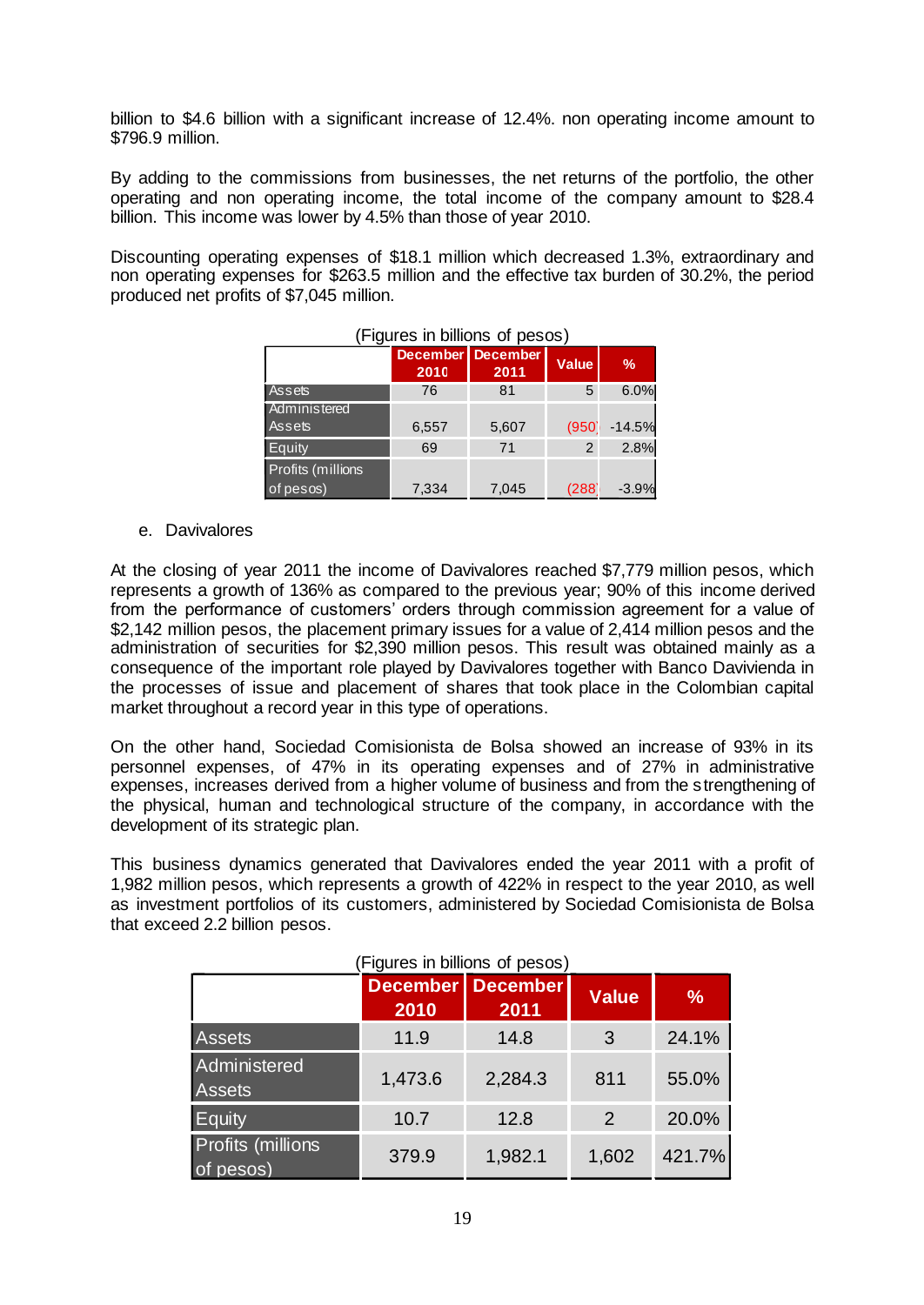# <span id="page-21-0"></span>4. **Risk analysis**

The risk administration and management in Banco Davivienda follows the guidelines of the Bolivar Group, is carried out through a strategy of synergy among companies, consolidates in a risk area for all companies which optimizes the technological and academic resources for the development of measurement tools, analysis and control of risks assumed. In Note 33 to the Financial Statements detailed indicators are included for each one of them.

a. Credit Risk Administration System (SARC)

The Bank has continued working in a calibration process of expected loss estimation models. A summary of these models is in Note 33 to the Financial Statements. Davivienda's loan portfolio provisions amounted to \$1.2 billion at the closing of December 2011, providing a coverage of 136% to the unproductive loan portfolio rated C, D, E for all models.

# b. Market risk (SARM)

The Bank's Treasury performs its duties in accordance with the definitions, guidelines and strategies defined by the Board of Directors, the Assets and Liabilities Management Committee, and the Financial and Investment Risks Committee. The control and monitoring of the creation of value of the various business lines and/or portfolios is exercised by the Investment Risks Vice Presidency, as well as the identification, measurement and monitoring of the market risk. As of December 31, 2011 the regulatory value at risk (VeR), calculated according to the methodology of the Financial Superintendence of Colombia, was of \$239.5 billion. The summary of the internal model used to calculate the value at risk is in Note 33 of the Financial Statements, as well as the major results of the standard methodology.

c. Liquidity risk

The guidelines established by the Financial Superintendence of Colombia are applied to the liquidity risk measurement, which establish the rules related to the Liquidity Risk Administration System and define the Liquidity Risk Indicator (IRL), which as of December 31, 2011 was of \$6.1 billion pesos in the first band. The guidelines of the Liquidity Risk Administration System (SARL), are explained in Note 33 of the Financial Statements.

# d. Operating Risk Administration System (SARO)

As part of the Bank's strategic planning guidelines, improvement and consolidation processes of the operating risk administration system of the Bank continue to be generated, securing, among others, the following fundamental elements:

- Monitoring processes of the operating risk administration system are being implemented in such a way as to facilitate the fast detection and correction of the system deficiencies, as well as a follow up of the effective identification and valuation of risks and application of controls with the frequency and nature of changes in the operating environment.
- As part of an adequate and effective operating improvement of the Bank, different action plans are being carried out that permit to strengthen the effectiveness of the controls, securing the mitigation of risks in the different processes.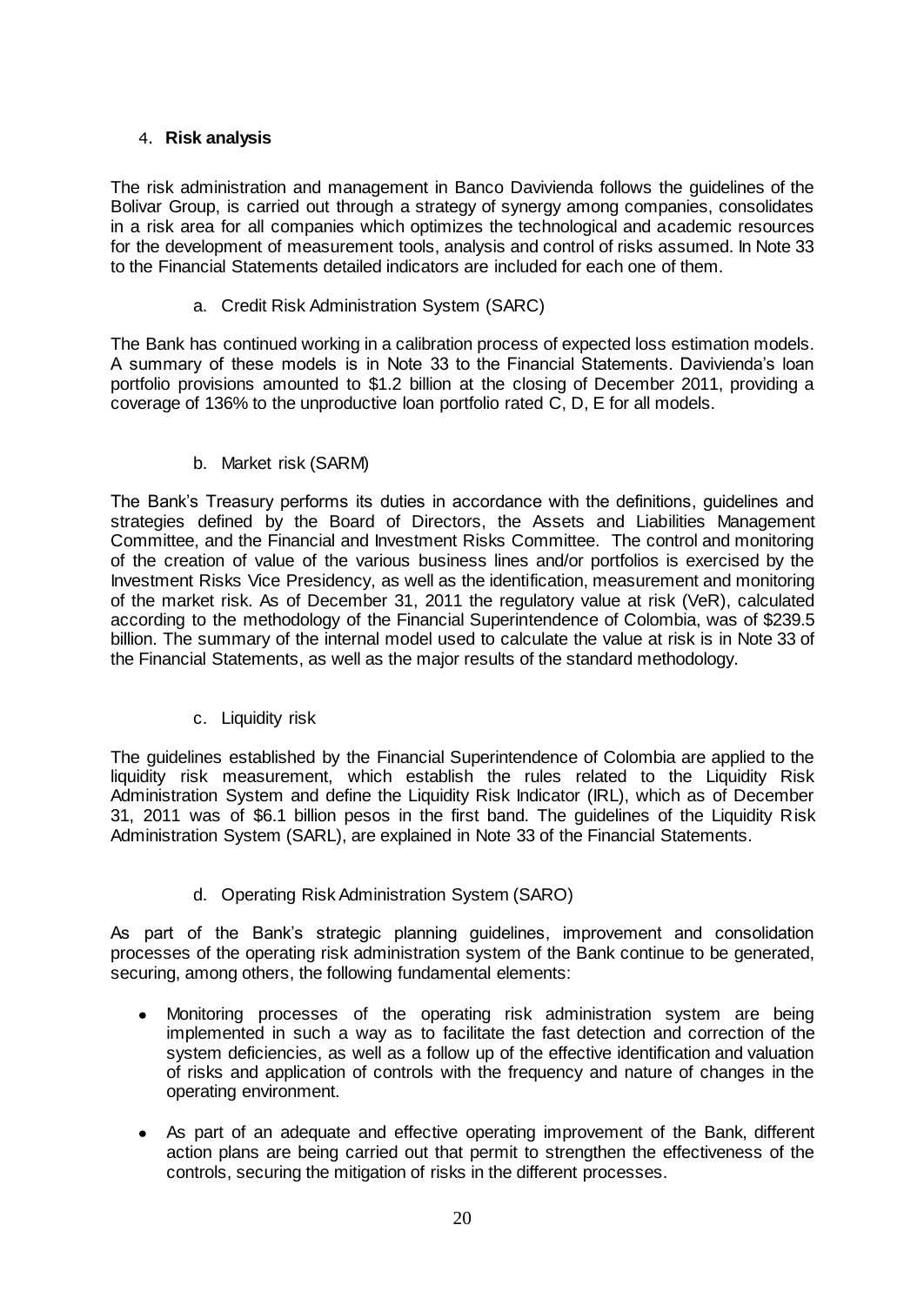• The Operating Risk profile as of December 2011 shows that the risks identified are duly controlled and that on those that are still identified as high risk, action plans are being carried out for their mitigation in conformity with the guidelines and tolerance levels established by the Board of Directors.

We are committed to maintaining the quality and effectiveness of the Bank's risk administration system, adjusting it timely to the dynamics of the changes of processes as a consequence of new business strategies, in conformity with the legal provisions contemplated in External Circular 041 of 2007 from the Financial Superintendence of Colombia.

e. Internal Control System (SCI)

According to the internal control policies duly approved by the Board of Directors, internal control procedures were designed and implemented and the system is being adjusted in accordance with the needs of the environment. This, in conformity with the search for compliance of the expected results in conditions of security, transparency and efficiency.

The Bank implemented and is being controlling and optimizing the compliance with the following components of the SCI:

- Control Environment: We have defined and disclosed principles, values and conducts oriented toward control.
- Risk Management: We have been implementing processes that maintain the efficacy, efficiency and effectiveness of the Bank's management and operating capacity.
- Control Activities: Policies were defined and procedures were implemented that permit the compliance with the instructions from the administration regarding its risks and controls.
- Information and Communication: Controls have been adopted that permit to secure  $\bullet$ the quality and compliance with the information generated and published.
- Monitoring: We are verifying the internal control performance quality through time.
- Independent evaluations: Audit and Statutory Audit have been designated to make additional evaluations that evidence the effectiveness of the SCI.

The Board of Directors, the Audit Committee, the Legal Representative and the control bodies supervise the compliance with the Bank's SCI and see that the preparation, presentation and disclosure of the financial information adjusts to the provisions of the law.

a. Financial Consumer Service System (SAC)

Aware of the importance of optimizing the environment of service, protection, respect and adequate rendering of services to the financial consumer, the Bank has developed and continues generating new challenges t6hat permit to secure the quality, effectiveness and timelines of its processes. In order to comply with these purposes, the following actions, among others, have been developed:

 $\bullet$ Different mechanisms have been defined and implemented that permit to optimize the due diligence in the offering of products and services of the Bank.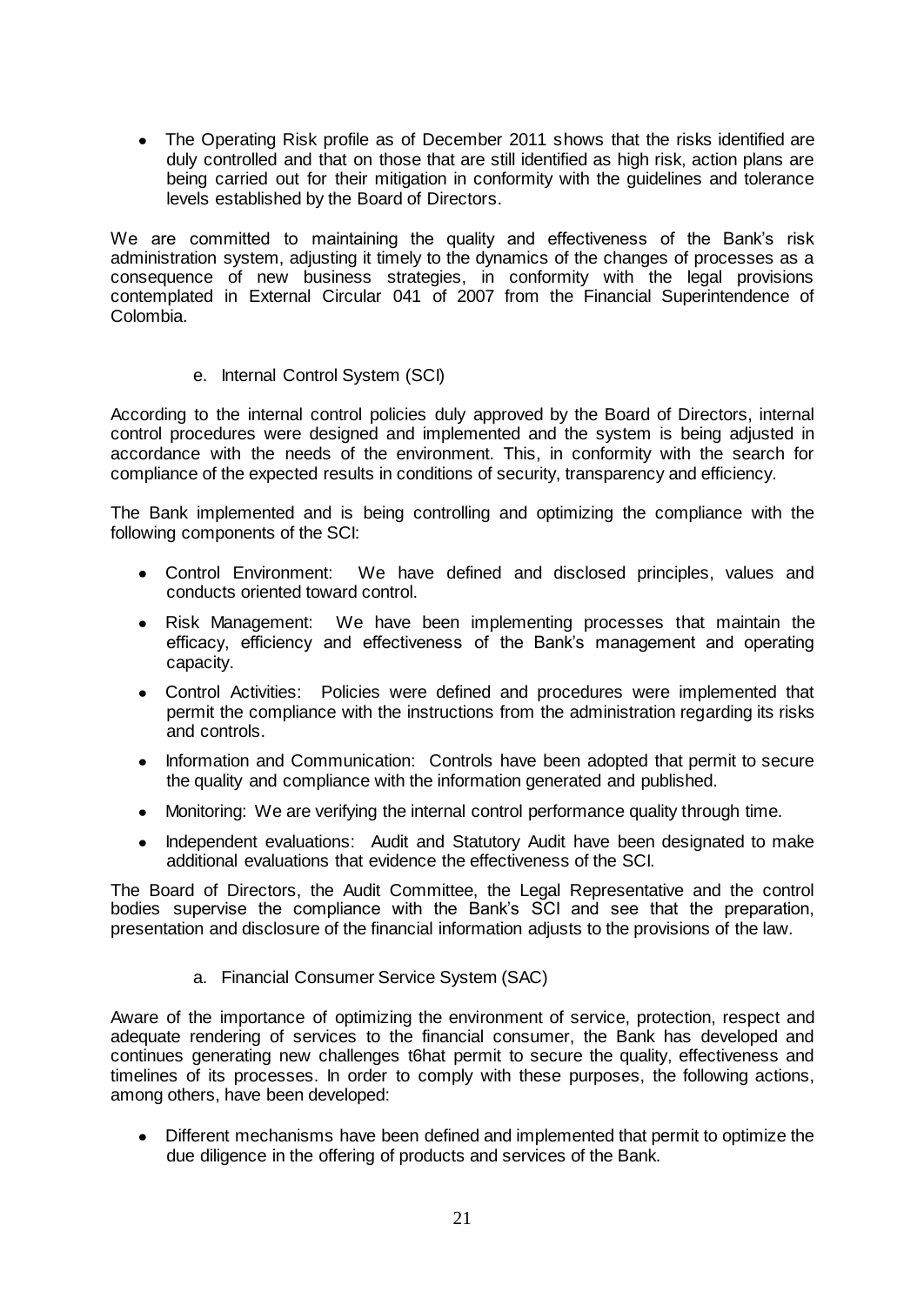- The processes that generate the information to the financial consumers are been secured in such a way that they remain within high quality and timeliness standards.
- $\bullet$ New methodologies, technological tools have been implemented and different officer training programs have been developed, that will permit to gradually secure an adequate, effective and timely resolution of complains and claims presented by financial consumers.
- Different strategies are being developed to achieve an understandable and satisfactory education of the financial consumer on the different products and financial services.

This series of activities that are being carried out will continue to optimize an adequate and effective protection of the financial consumer rights and the sustained achievement of the Bank's objectives, consolidating the contractual balance between the parties with high levels of satisfaction and development.

The Bank seeks, according to the development of its objectives in respect to the financial consumer service system (SAC) to comply with the legal provisions contemplated in law 1328 of 2009 and External Circular 015 of 2009 from the Financial Superintendence of Colombia.

b. Information Security Strategies – External Circular 052 of 2007

Continuing with the compliance of External Circular 052 of 2007, it was determined to include within the development of each one of the projects that are initiated in the Bank from their Planning phase, the verification of the regulatory requirements of this rule. Likewise, these requirements are taken into account in the improvement and optimization processes carried out, guaranteeing their permanence and sustainability in time.

Taking into account the mutation and appearance of new Trojans and, in general, of a stronger malicious code, the Bank has maintained itself in a constant update and monitoring process of its transactional channels in order to mitigate timely the new risk that may appear and affect our customers. To support this strategy, the agreements with third parties specialized in the investigation and management of phishing incidents and Trojans that increasingly affect financial institutions worldwide have been updated and reinforced.

The Bank has been working in the actualization project of data published in External Circular 022 of 2010 from the Financial Superintendence of Colombia, validating internally and identifying the level of compliance when making the impact analysis for the Mobile Banking channel. In respect to the requirements related to EMV (Europay MasterCard Visa, interoperability standard of IC cards – cards with microprocessor), the proposed dates were taken into account to carry out internally the adjustments to the plans that had already been established on the total implementation of the EMV in pinpad, at an acquirence level and for the total change of the cards, since Davivienda had initiated with the issue of the chip card since the beginning of year 2011.

The Bank and its affiliates will continue with the research of new tendencies on security matters and, therefore, on tools and controls that will permit to mitigate the risks identified in order to be prepared in the face of new threats and place those controls at the service of our customers, guaranteeing the delivery of products and services with high quality and security levels.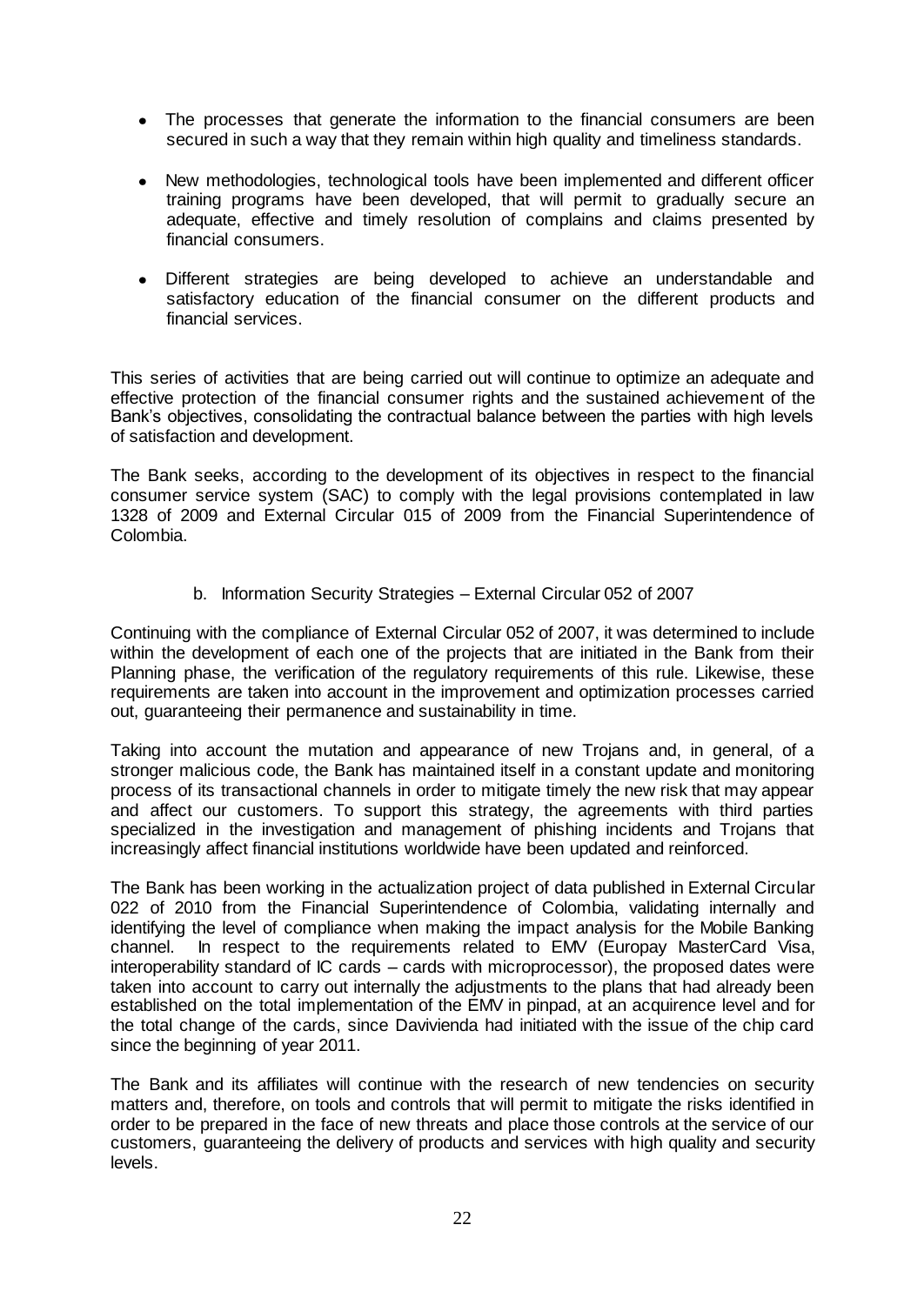c. Money Laundering and Terrorism Financing Risk Administration System (SARLAFT)

The Bank has adopted and implemented a Money Laundering and Terrorism Financing Risk Administration System SARLAFT, based on the risk administration premise that includes knowing the customer and his operations with the entity, the definition of market, customer and product segments, distribution channels and jurisdictions, monitoring of transactions and reports of operations to the competent authorities in order to avoid being used to give the appearance of legality to assets resulting from illicit activities and/or to finance terrorist activities, in accordance with the provisions of external circular 026 of June 2008 from the Financial Superintendence of Colombia.

The SARLAFT is supported on an organizational culture, policies, controls and procedures that are known and applied by the entire organization and that collect to a large extent the Colombian regulatory framework, the same as well as the recommendations and best international practices on this matter, especially those from the Financial Action Task Force "FATF".

The procedures and rules of conduct on the application of all mechanisms and instruments of control are contained in the SARLAFT Manual and the Code of Conduct that are known and accessible to all officers of the entity.

The Bank carries out from time to time training programs intended to its officers, seeking to create awareness and commitment by each of them.

In addition, the reviews of control mechanisms designed and implemented in the Compliance Unit and other areas of the entity have been included within the Statutory Audit and Internal Audit processes.

In compliance with the rules established, the Board of Directors designated a Compliance Officers and his alternate, who have duly taken office before the Financial Superintendence of Colombia.

#### <span id="page-24-0"></span>5. **Administrative Aspects**

a. Legal situation

The Bank does not have currently any processes brought against it that could affect its solvency situation or stability. The most important processes are included in Note 20 of the Financial Statements.

#### b. Administrative situation

As of December 2011, the Bank had 10,232 positions for an indefinite term, 375 fixed term, 43 in training and 13 temporary employees, for a total of 10,783.

c. Intellectual property and copyrights

The Bank has established internally awareness programs for officers, in order that the fulfillment of rules on Intellectual Property and Copyrights will be achieved through selfregulation. In addition, these programs are reinforced by periodic Audit visits to the different areas of the Bank, in order to assess, among others, this aspect.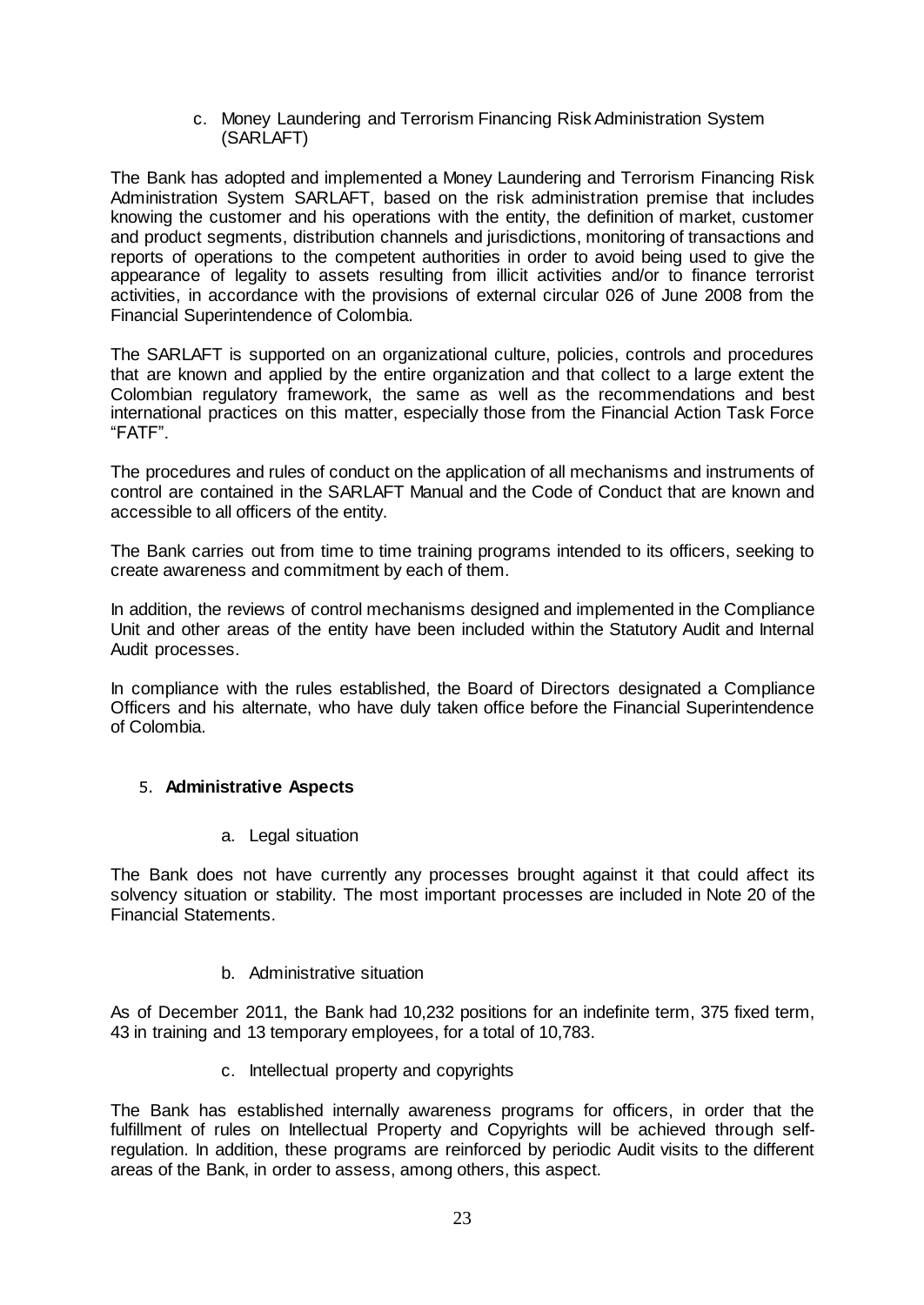d. Operations with shareholders and administrators

The operations carried out by Banco Davivienda with its shareholders and administrators conform to the entity´s general policies. These operations are detailed in Note 32 to the Financial Statements.

Credits with related parties (shareholders, members and advisors of the board of directors, legal representatives and other related parties) amount to \$254.608.

In turn, deposits with those related parties amount to \$214,419 million.

For their attendance to the Board of Directors meetings, fees and commissions for \$213 million were paid to its members and advisors.

e. Intensity of business group relations

Traditionally, Banco Davivienda maintains business relations with companies of the same group, seeking a greater joint efficiency through the specialization of each company in those areas in which there are competitive advantages.

Following is a summary of the major operations with related parties as of December 31, 2011, which detail is presented in Note 32 to the Financial Statements:

| (Figures in millions of pesos) |  |
|--------------------------------|--|
|--------------------------------|--|

| Assets          | 944.098 |
|-----------------|---------|
| Liabilities     | 529.412 |
| <b>Income</b>   | 102.064 |
| <b>Expenses</b> | 79.670  |

During the period ended on December 31, 2011, between Banco Davivienda and other entities by influence or in the interest of Sociedades Bolivar S.A., a portfolio operation was carried out for a value of \$200,000 million.

According to Minutes No 815 of September 13, 2011, the Board of Directors approved the initiation of the actions intended to the merger of Confinanciera S.A. Compañía de Financiamiento with Banco Davivienda S.A., the latter being the absorbing company, and authorized to the administration to carry out all prior processes to the call for a General Stockholders' Meeting at which the merger fusion will be submitted.

f. Expenses of directors of the corporation

The expenses of directors amounted to \$3,425 million.

g. Expenses of advisors or related administrators

The expenses of advisors and administrators are listed below:

Board of Directors Fees \$120 million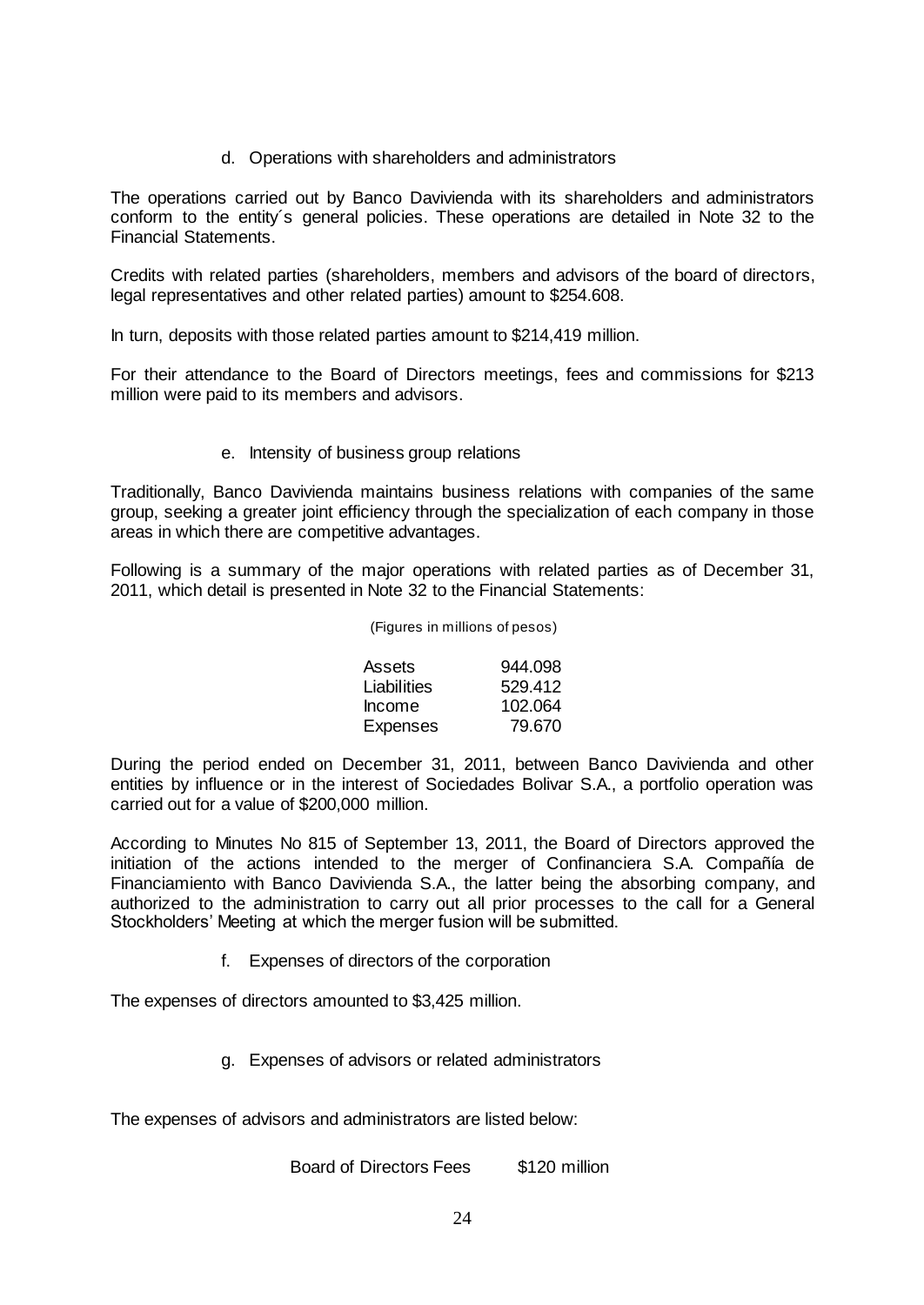# h. Donations

During the second half of 2011, donations were made for \$2,126 million.

### i. Advertising and Public Relations Expenses

Advertising expenses amount to \$55,089 million, and those of public relations to \$328 million.

#### j. Goods Owned Abroad

The money and other goods of the corporation held abroad amount to \$170,762 million and obligations in foreign currency to \$2,873,720 million.

k. National and/or foreign investments

The detail of investments in participating securities is disclosed in Note 6.9 of the Financial Statements. These amount to \$302,877 million, as follows:

| National investments:      | \$245,962 with appreciations for \$95,000 million |
|----------------------------|---------------------------------------------------|
| International investments: | \$51,915 with appreciations for \$97,520 million. |

# <span id="page-26-0"></span>6. **Statement of Corporate Social Responsibility:**

#### **Corporate Social Responsibility**

For our organization it is important that all our workers understand the importance of the sustainable development vision in such a way that we are able to integrate it to the business strategy; for this purpose in 2011 we were able to make aware around 650 workers seeking to materialize these notions within the offer of value of each one of the areas in order to be able to identify better our impacts on the organization.

#### **Environmental performance**

Aware that our challenge is the adequate evaluation of environmental and social impacts in the credit applications, we have in place the Environmental and Social Risk Administration System; this system is applicable to the long term credit operations of the corporate segment intended to finance customer projects that require environmental license and that exceed the amount established; in addition, it applies to constructor credit according to the amount established.

# **A breath for the planet**

Program that is framed within our Eco-efficiency policy, aimed at lessening the direct impacts of our organization, on the adequate use of natural resources.

1. Recycling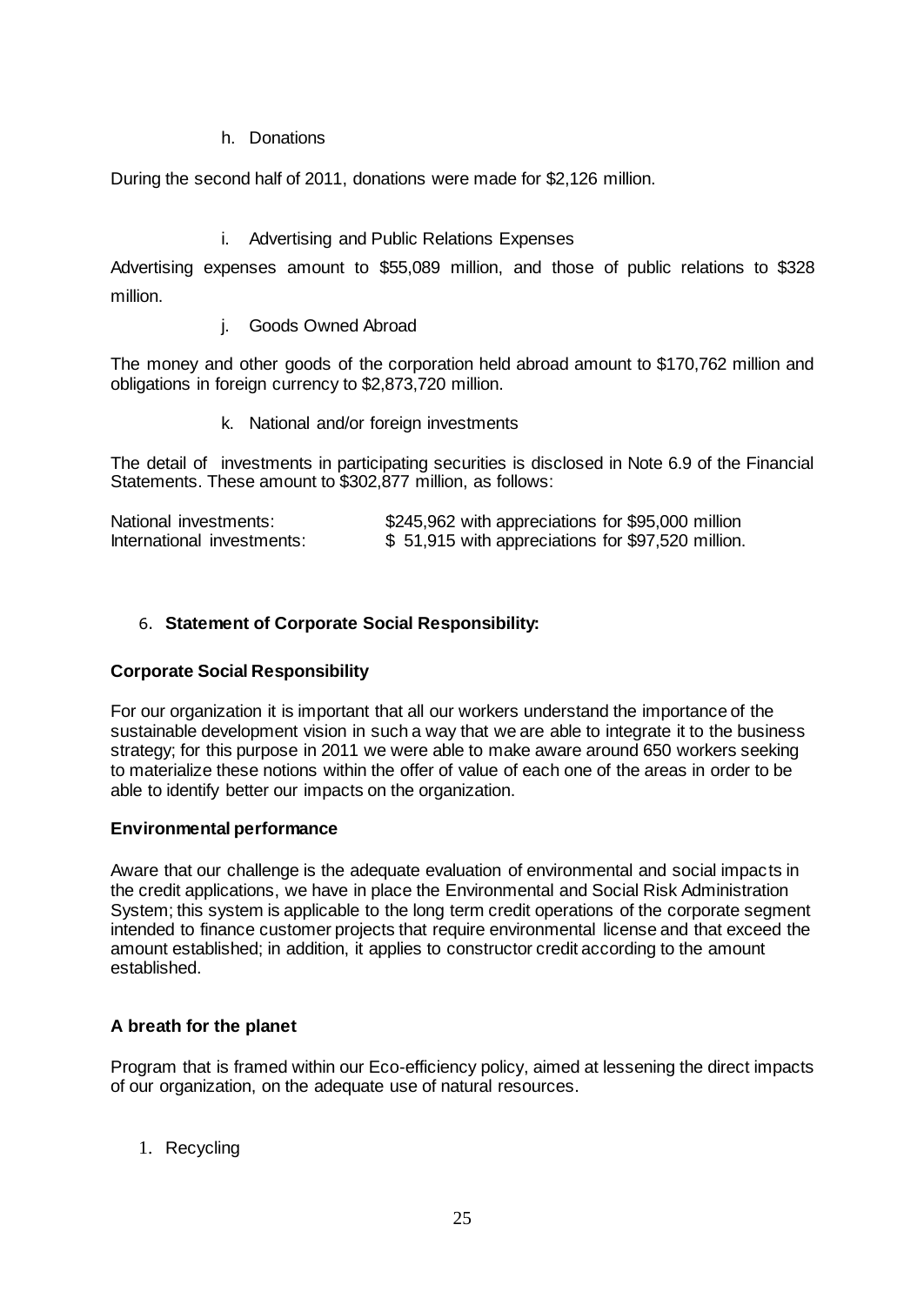In 2011 we started a waste management program together with the company Colombiana Kimberly Colpapel S.A.\* whereby we were able to sensibilize our cleaning suppliers and workers through various information campaigns for the management of waste, and the implementation of ecological points in the different areas and offices.

| <b>Recycling</b>                                         | <b>Kilograms of</b><br>paper | Total \$      | <b>Trees saved</b> |
|----------------------------------------------------------|------------------------------|---------------|--------------------|
| Cleanup of inactive files                                | 164,134                      | \$90,273,926  | 2.788              |
| Recycling offices and General<br>Management Bogota       | 37,705                       | \$16,828,480  | 646                |
| Recycling offices and<br>administrative areas nationwide | 20,728                       | \$10,779,520  | 391                |
| Total national recycling                                 | 222,577                      | \$117,881,926 | 3,825              |

\* Estimated figures

In Davivienda we are committed to the savings and the culture of zero paper. Thus, printings were reduced 35%, representing 1,100,000 sheets of paper, in addition, the digitations processes, elimination of printing and duplex printing, saved the printing of 1,700,000 sheets, equivalent to 280 trees.

2. Savings of Water and Power

In 2010 we had increases in the water and power consumption and thus at the end of 2010 and during 2011 we implemented different initiatives that today reflect improvements in the results, with a decrease of 1.11% of the total KW/H and of 2% of the cubic centimeters consumed in the year.

The joint implementation of this type of initiatives in our operations has had a positive behavior generating savings of 1,108 million pesos as compared to the previous year.

3. Hard rains

Year 2011 was a year of challenges especially to face the chaotic results of the hard rains that were suffered in most of the Colombian territory. For Davivienda it was important to participate actively in the support of people that were victims of this rain and contribute a grain of sand to the complicated situation that the country went through. It is for this reason that with the team work among Seguros Bolivar, Asistencias Bolivar and Davivienda y was possible to establish an action plan for this type of emergencies, not only to cover the one experienced last year but to be prepared for future contingencies.

"We did things differently accompanying the customer in his tragedy."

We accompanied our customers with mortgage credit, giving them special attention in the places affected and facilitating the access to the delivery of the resources, indemnifications and income, through a prepaid card, not only the customers were given an economic solution, but greater support at a complicated time in the lives of their families.

We supported the Agricultural Sector offering them the benefits of normalizing the credits of agricultural customers that were hit by the hard rains of the past two years. These customers have counted on the benefits of the law in respect to the extension of the term and payment of interest at favorable rates.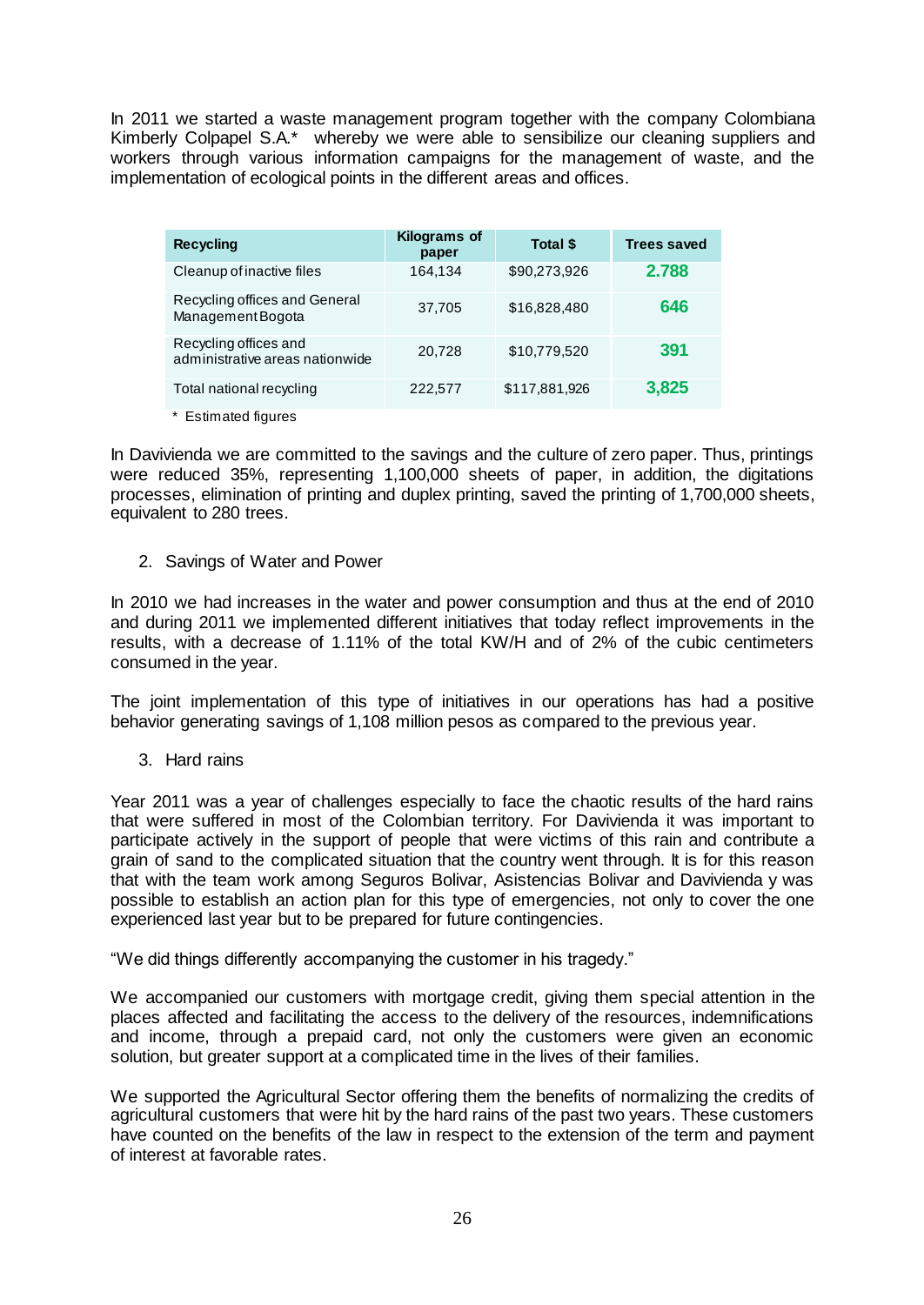In the year 2011 899 Hard Rains applications were received for a value of \$88,408 million and according to the study, 727 were approved for \$69,176 million, 8 of them had access to the PADA relief program for \$662 million.

4. Suppliers

Currently we have a total of 3,112 suppliers, located in the different regions of the country that provide services in multiple areas, being able to promote various sectors of the Colombian economy. In order to encourage the process, the project intended to strengthen relations with suppliers is being carried out, which included tasks such as segmentation of suppliers by type of service offered to the Bank by risk associated to the service offered, visits to suppliers and strategic training. The organization Formacion Tejedoras de Servicio (Forming Service Weavers) and Comandos de la Excelencia (Commands of Excellence) was the organization that had the largest number of suppliers reaching 1,132 suppliers.

Each of the actions that we carry out, form a part of several high impact projects, led by social organizations that perform an effective and transparent operation in the search for social transformation.

| <b>Major Donations</b>                  | 2011  |
|-----------------------------------------|-------|
| <b>Fundación Bolívar Davivienda</b>     | 3,000 |
| <b>Fundación Hogar Infantil Bolívar</b> | 1,098 |
| Dividendo por Colombia                  | 234   |
| <b>Other donations</b>                  | 1,779 |
| Culture & business development          | 166   |
| Democracy, Peace & Coexistence          | 505   |
| Education                               | 1,106 |
| Childhood, old age and health           |       |
| <b>Total Donaciones</b>                 | 6.1   |

Major Donations as of December 2011

Figures in millions of pesos

5. Corporate Volunteer Work

As of this date there are 22 regional leaders<sup>2</sup>, 1000 volunteers of the Bolivar Family who have donated over 5900 hours and more than 40 volunteer events around Colombia.

- In 2011 we carried out repairs of premises, delivery of modules and preparation of teaching material.
- Bank of Time programs together with the High Counselor for Reintegration.
- Programs of support to low income people in construction of temporary homes, together with the program Un Techo para Mi Pais (A roof for my country).

 $\overline{a}$ 

 $2$  Group Data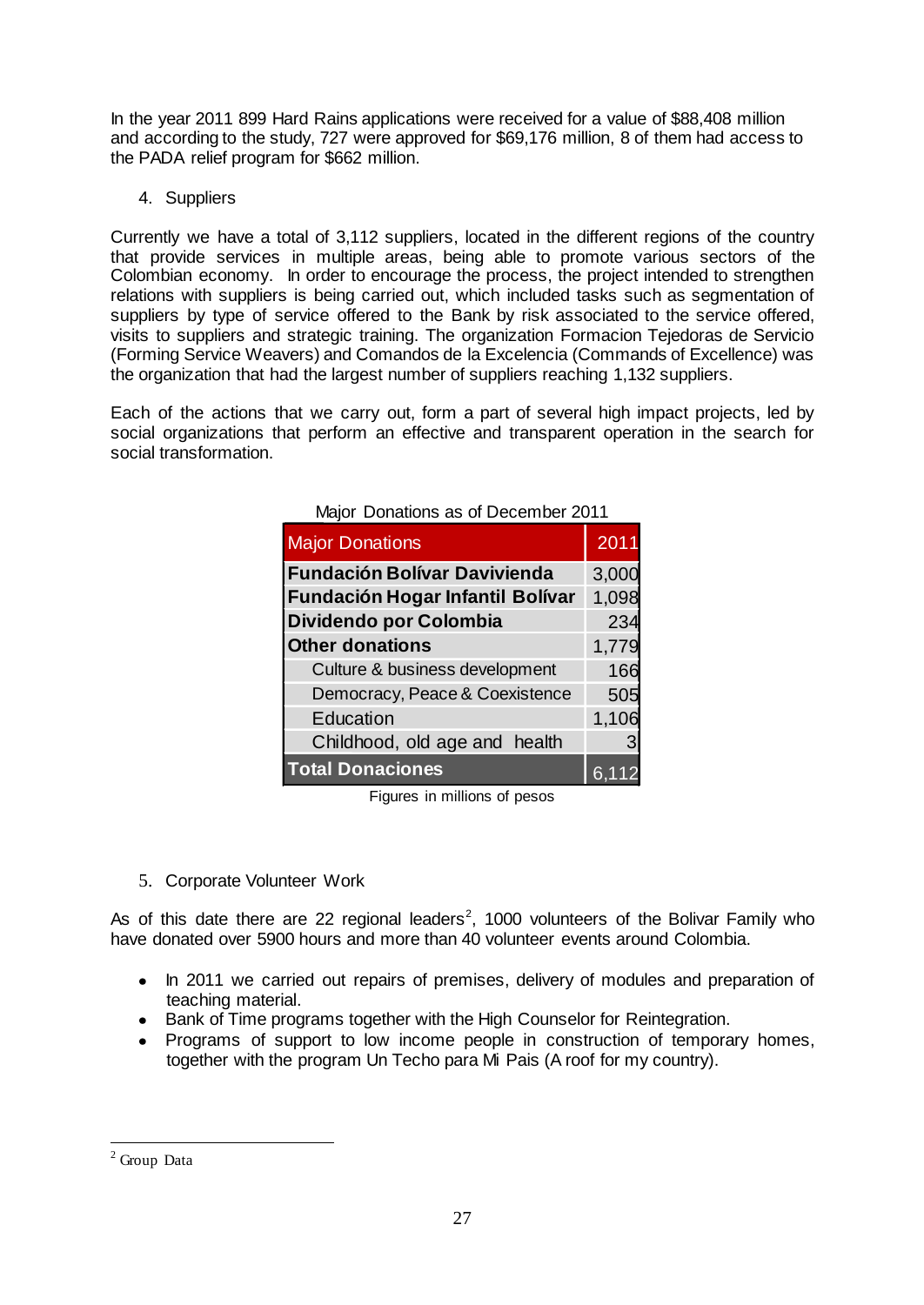#### <span id="page-29-0"></span>7. **Customer service**

Team work based on the generation of culture and focused on the attributes of services (expediency, advisory, interest and security), have permitted us to achieve a rating of 93.7 according to market studies\* which consolidate us as number one Bank in rendering customer service.

**Note:** (\*Study made by *Tecnología y Gerencia*)

#### <span id="page-29-1"></span>8. **Important events occurred after the period**

During the month of January 2012, the Bank took another step in its regional consolidation by closing an agreement with HSBC Holding to acquire the banks, insurance companies and financial companies of HSBC in El Salvador, Costa Rica and Honduras.

The value agreed for the transaction is of US\$ 801 million. For its payment, the Bank has equity solvency and the resources necessary, thanks to the capital obtained in the past issue of shares and to the liquid investments that as of December as of \$4 trillion, in addition to the support of the issue of international bonds that it expects to make in the first half of 2012 according to the performance of this market.

#### <span id="page-29-2"></span>9. **Foreseeable evolution of Banco Davivienda**

During the first quarter of 2012 Banco Davivienda will carry out all processes for authorization of the purchase of HSBC with the authorities of El Salvador, Honduras, Costa Rica, Panama and Colombia.

In addition, within this process, it will study and adapt the platforms and structures to take over the operation of this entity after the closing of the operation that it is expected in the second half of the year.

Locally the Bank will continue focused on supporting the economic strategies of the Government supporting projects in housing, infrastructure and agricultural banking. And it will continue promoting the housing portfolios through the financing of low income housing aligned with the Government policies of creation of housing; and the Commercial Portfolio where it is expected to continue growing with rates in excess of 25% in the segments of SMEs, among others.

During the first quarter it is expected to carry out the first bond issue in the international market, taking advantage of the good moment of Colombia and the Bank.

And in turn, the final merger of Confinanciera with Davivienda will be carried out during the course of this year.

#### <span id="page-29-3"></span>10.**Financial Information Certification and Liability**

We certify that the Financial Statements for the period from July  $1<sup>st</sup>$  to December 31, 2011 do not contain any defects, inaccuracies or errors that may prevent knowing the true equity situation or the operations of the Bank, in accordance with the provisions of article 46 of Law 964 of 2005.